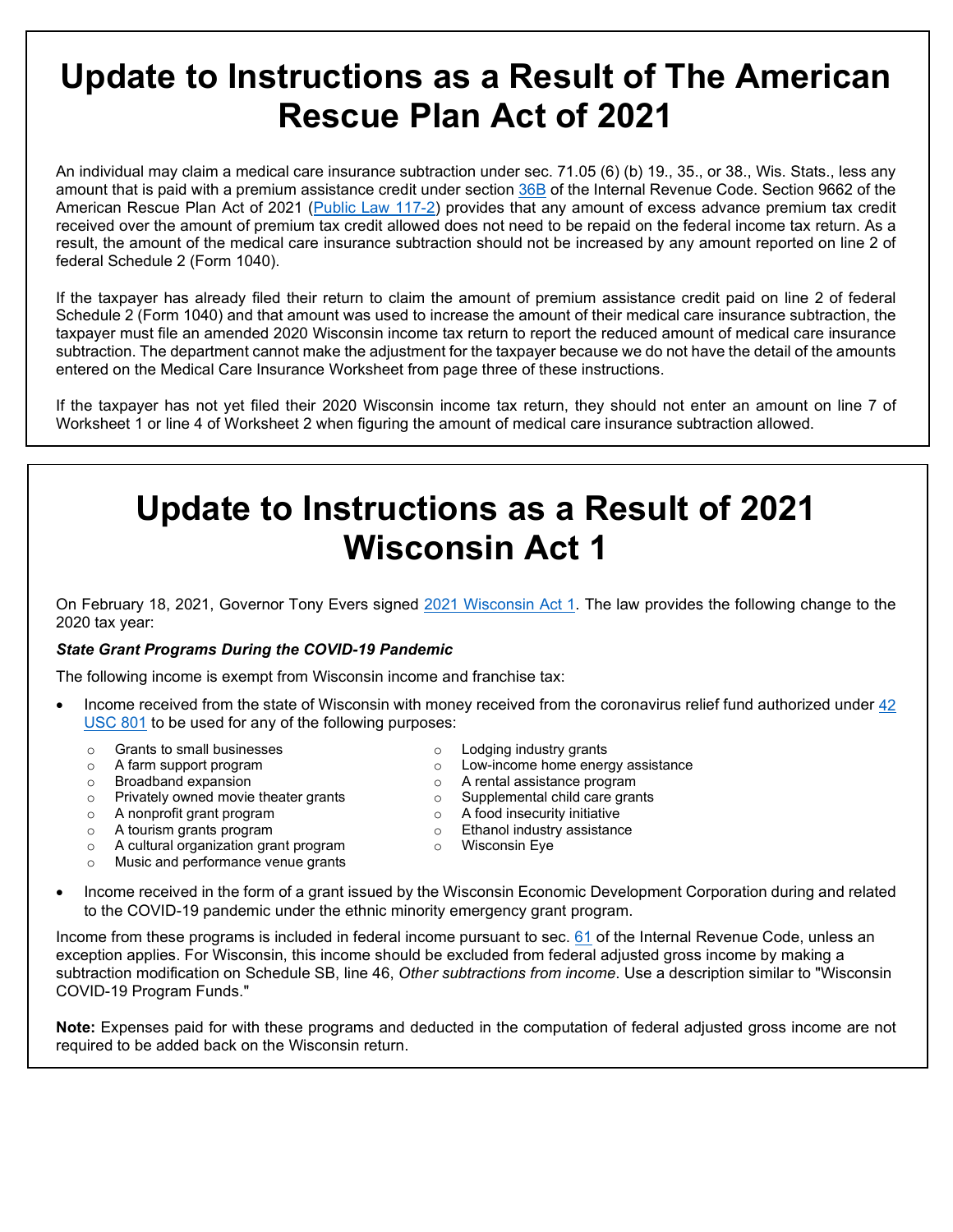## **2020 Schedule SB Instructions Subtractions from Income**

#### **Purpose of Schedule SB**

Schedule SB is used to report differences between federal and Wisconsin income. These differences are called modifications and may affect the amount you report as a subtraction modification on line 4 of Form 1.

#### **Who Must File Schedule SB**

Your federal income may include items that aren't taxable for Wisconsin, or it may not include items that are deductible for Wisconsin. You may have to subtract these items from your federal income to arrive at the correct Wisconsin income. Schedule SB must be filed by persons for whom the subtraction modifications described below apply.

#### **Line Instructions**

#### **Line 1 – Taxable Refund of State Income Tax**

Refunds of state and local income taxes are not taxable for Wisconsin. Fill in the amount of taxable refunds, credits, or offsets of state and local income taxes from line 1 of federal Schedule 1 (Form 1040 or 1040-SR).

#### **Line 2 – United States Government Interest**

Fill in the amount of interest on U.S. bonds and interest and dividends of certain U.S. government corporations that is included on line 1 of Form 1. This income is not taxable.

A mutual fund may invest in U.S. government securities. If it does, a portion or all of its ordinary dividend may not be taxable by Wisconsin. If a mutual fund advised you that all or a portion of its ordinary dividend is from investments in U.S. government securities, include that portion on line 2.

**CAUTION** Do not fill in on line 2, interest from Ginnie Mae (Government National Mortgage Association) securities and other similar securities which are "guaranteed" by the United States government. You must include interest from these securities in your Wisconsin taxable income.

#### **Line 3 – Unemployment Compenstation**

You may have a different amount of unemployment compensation taxable for Wisconsin and federal purposes. Complete the worksheet on the next page to see if you can subtract any portion of the unemployment compensation which you included as income on your federal tax return.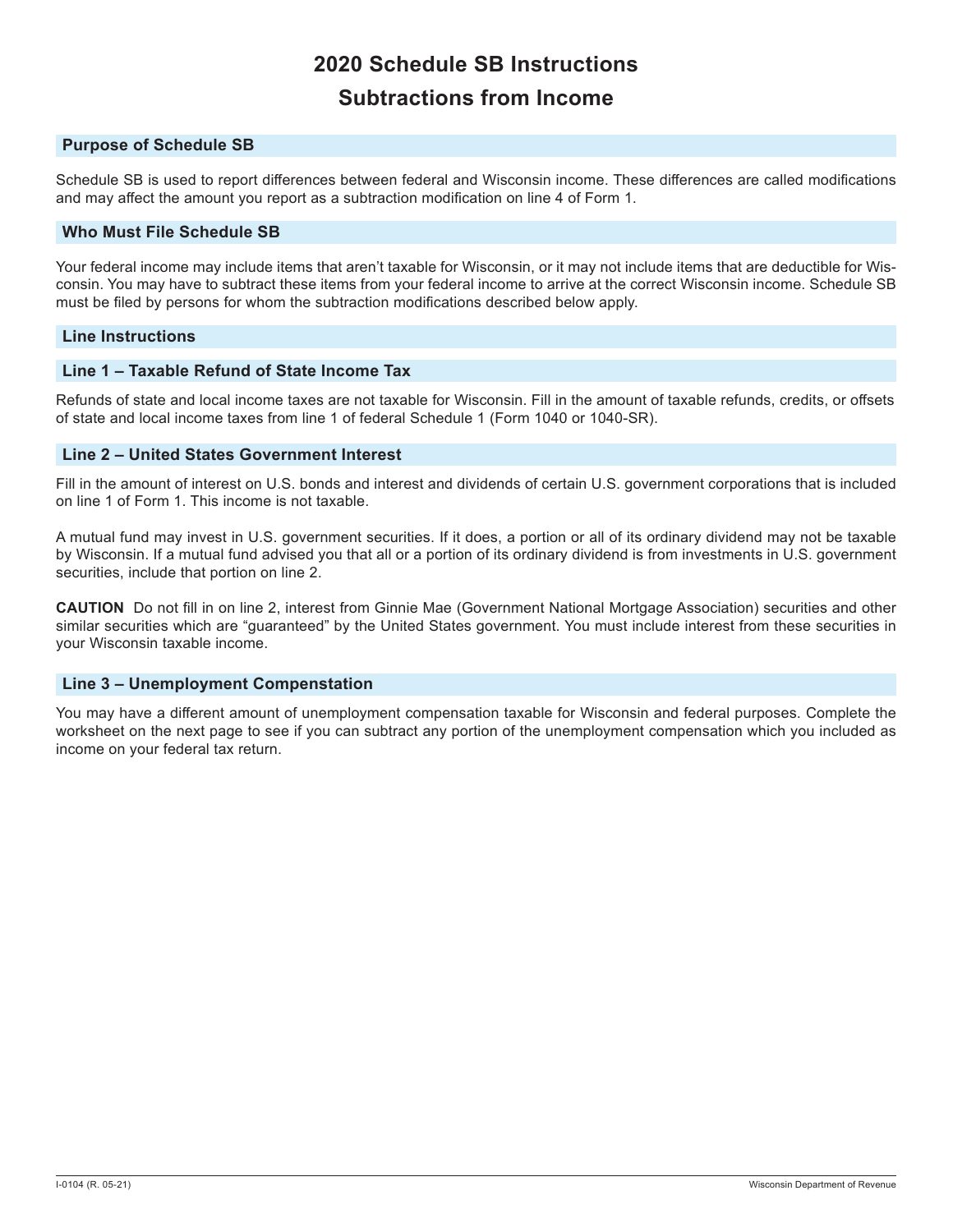| <b>Unemployment Compensation Worksheet</b>                                                                                                                                                                                                                                                                                                                                                                   |  |
|--------------------------------------------------------------------------------------------------------------------------------------------------------------------------------------------------------------------------------------------------------------------------------------------------------------------------------------------------------------------------------------------------------------|--|
| Check only one box.<br>A. Married filing a joint return – write \$18,000 on line 3 below.<br>B. Married not filing a joint return and lived with your spouse at any time during the year - write -0- on line 3 below.<br>C. Married not filing a joint return and DID NOT live with your spouse at any time during the year - write \$12,000 on line 3 below.<br>D. Single - write \$12,000 on line 3 below. |  |
| 1. Fill in unemployment compensation from line 7 of federal Schedule 1 (Form 1040 or 1040-SR) 1.                                                                                                                                                                                                                                                                                                             |  |
|                                                                                                                                                                                                                                                                                                                                                                                                              |  |
| $3.$ Enter $-$<br>• \$18,000 if you checked box A; or<br>$\cdot$ -0- if you checked box B; or                                                                                                                                                                                                                                                                                                                |  |
| 4. Fill in taxable social security benefits, if any, from line 6b of federal Form 1040                                                                                                                                                                                                                                                                                                                       |  |
| 5. Fill in taxable refunds, credits, or offsets, if any, from line 1 of federal Schedule 1                                                                                                                                                                                                                                                                                                                   |  |
|                                                                                                                                                                                                                                                                                                                                                                                                              |  |
| 7. Subtract line 6 from line 2. If zero or less, enter -0- here and on line 9 of this                                                                                                                                                                                                                                                                                                                        |  |
|                                                                                                                                                                                                                                                                                                                                                                                                              |  |
|                                                                                                                                                                                                                                                                                                                                                                                                              |  |
| 10. Subtract line 9 from line 1. Fill in this amount on line 3 of Schedule SB as your subtraction for                                                                                                                                                                                                                                                                                                        |  |

#### **Line 4 – Social Security Adjustment**

Social security benefits are not taxable for Wisconsin. You may subtract any social security benefits that were taxable on your federal Form 1040 or 1040-SR. Fill in on line 4 the amount from line 6b of federal Form 1040 or 1040-SR.

#### **Line 5 – Capital Gain/Loss Subtracation**

If your federal adjusted gross income includes capital gains and/or losses from line 7 of federal Form 1040 or 1040-SR, you must complete Schedule WD. You must also complete Schedule WD if your federal adjusted gross income does not include capital gains and/or losses, but you have a capital loss carryover for Wisconsin tax purposes.

Schedule WD determines whether any capital gain/loss subtraction must be reported on line 5. For example, after completing Schedule WD, you may be able to include an amount as a subtraction on line 5 because you qualify for the 30% long-term capital gain exclusion (60% in the case of farm assets).

**EXCEPTION** If the only amount reported as a capital gain on line 7 of your federal Form 1040 or 1040-SR is a capital gain distribution from a mutual fund or real estate investment trust and you have no Wisconsin capital loss carryover, you may claim a long-term capital gain exclusion on line 5. Fill in 30% of the amount of the capital gain distribution on line 5. Do not complete Wisconsin Schedule WD.

### **Vote**

If you are a shareholder of a tax-option (S) corporation or partner of a partnership that elected to be taxed at the entity level, do not report the amount of capital gain or loss from Schedule 5K-1 or 3K-1 on Schedule WD. In addition, do not include the amount of capital gain or loss from the tax-option (S) corporation or partnership in the modification for lines 42 or 44. These items have already been removed from Wisconsin income when you completed Schedule WD. See the Schedule WD instructions for more information.

#### **Line 6 – Medical Care Insurance**

You may be able to subtract all or a portion of the cost of your medical care insurance.

"Medical care insurance" means a medical care insurance policy that covers you, your spouse, and dependents and provides surgical, medical, hospital, major medical, or other health service coverage (including dental insurance). If you are receiving social security benefits, the amount paid for medical care insurance includes the amount deducted from your monthly benefit for Medicare insurance (for example, Parts B and D). It does not include premiums for:

- Long-term care insurance
- Life insurance policies
- Policies providing payment for loss of earnings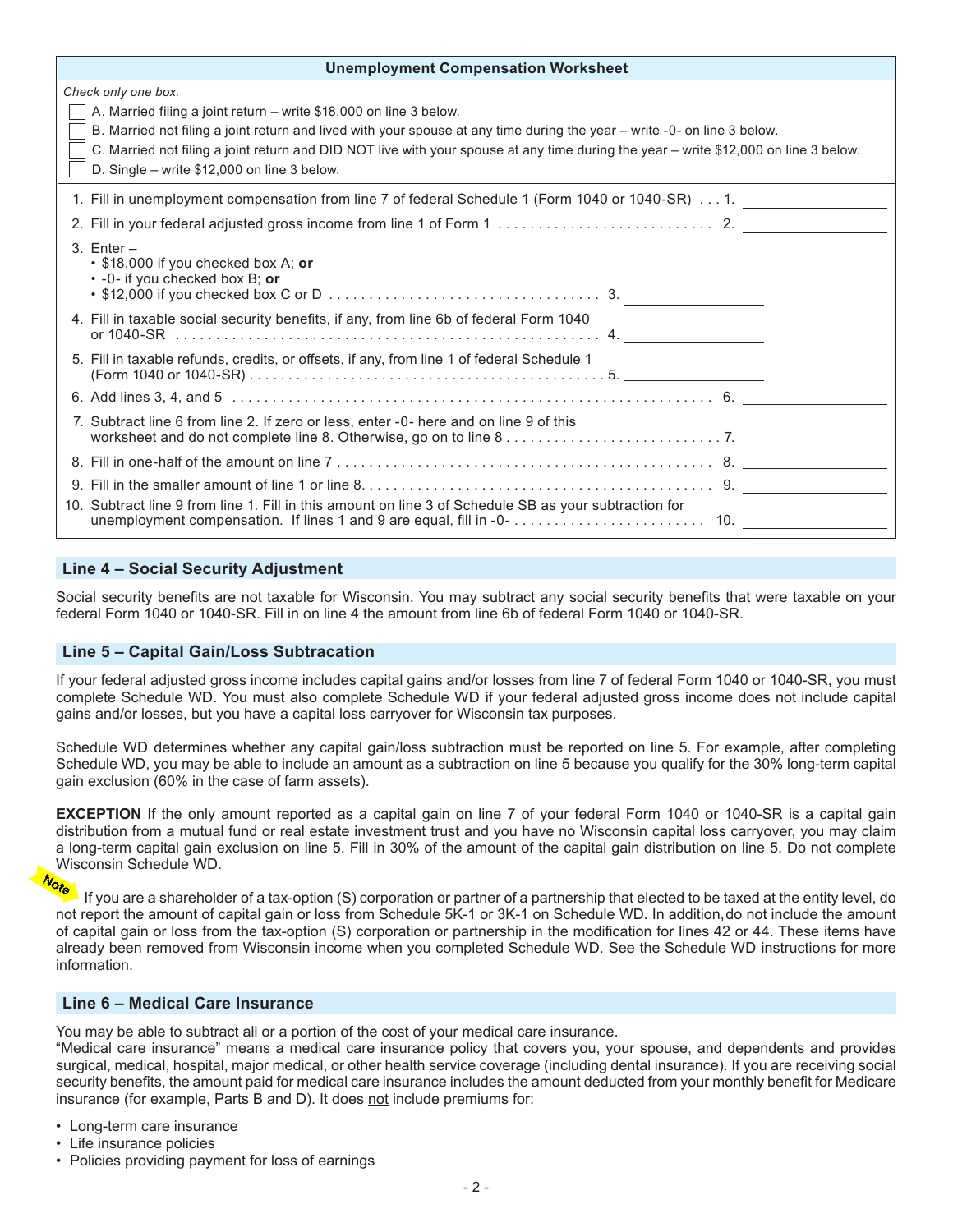- Policies for loss of life, limb, sight, etc
- Policies that pay you a guaranteed amount each week for a stated number of weeks if you are hospitalized for sickness or injury
- The part of your car insurance premiums that provides medical insurance coverage for all persons injured in or by your car
- Medical care insurance if you elected to pay these premiums with tax-free distributions from a retirement plan (in this case, the premiums would have been paid directly to the insurance provider by the retirement plan)<br> $\frac{1}{2}$

The following amounts may **not** be included in the subtraction for medical care insurance:

- Medical care insurance premiums paid by an employer, including amounts paid by you through payroll deductions, unless the premiums are included as wages in box 1 of your Form W-2
- The amount of employer-provided medical care insurance that is identified on your Form W-2 in Box 12 with Code DD
- Medical care insurance premiums that are deducted pre-tax

**CAUTION** If you participate in your employer's fringe benefit cafeteria plan and agree to a voluntary salary reduction in return for a medical care insurance benefit, you may not consider the amount of your salary reduction an amount you paid for medical care insurance. You cannot subtract premiums paid with money that has not been included in your gross income. These programs may be known as flexible spending accounts, employee reimbursement accounts, etc. Some employers may identify these amounts on your pay stubs as Internal Revenue Code sec. 125 or as a pre-tax deduction.

 $\rightarrow$  When completing line 1 of Worksheet 1 or 2, if you purchased the insurance through an Exchange (Marketplace), the amount you paid is the amount paid after your premium was reduced for any advance payment of the premium assistance credit.

**If you are self-employed, complete Worksheet 1 below**. **Note**: If you are self-employed and deducted 100% of your medical care insurance cost on line 16 of your federal Schedule 1 (Form 1040 or 1040-SR) as a self-employed health insurance deduction, do not complete Worksheet 1 or 2. No additional deduction is allowed.

| Medical Care Insurance - Worksheet 1 - Self Employed Persons                                                                                                                                  |  |
|-----------------------------------------------------------------------------------------------------------------------------------------------------------------------------------------------|--|
| 1. Amount you paid for medical care insurance in 2020 while you were self-employed 1.                                                                                                         |  |
| 2. Self-employed health insurance deduction from line 16 of federal                                                                                                                           |  |
| 3. Amount of medical care insurance deducted on federal Schedule C or F<br>for employee spouse $\dots\dots\dots\dots\dots\dots\dots\dots\dots\dots\dots\dots\dots$ 3.                         |  |
| 4. Amount of premium tax credit allowed on your 2020 federal return from                                                                                                                      |  |
|                                                                                                                                                                                               |  |
|                                                                                                                                                                                               |  |
| 7. Amount of advance premium tax credit you were required to repay from<br>line 2 of federal Schedule 2 (Form 1040 or 1040-SR) $\dots\dots\dots\dots\dots\dots\dots\dots\dots\dots\dots\dots$ |  |
|                                                                                                                                                                                               |  |
|                                                                                                                                                                                               |  |
| 10. Fill in the smaller of line 8 or 9 here and on line 6. This is your                                                                                                                       |  |
| * Do not include any amounts deducted for long-term care insurance.                                                                                                                           |  |
| ** Net earnings from a trade or business means income from self-employment, including ordinary income from a trade or business                                                                |  |

as reported on Form 4797, line 18b, and less the deductible part of self-employment tax. The total earnings from a trade or business of both spouses are included. Do not include losses from a trade or business. If the net earnings are zero or less, enter 0 (zero).

#### **Complete Worksheet 2 if you are (1) an employee or (2) a person who had no employer and were not self-employed.**

| Medical Care Insurance - Worksheet 2 - Others                                                                                                                                                                   |  |  |
|-----------------------------------------------------------------------------------------------------------------------------------------------------------------------------------------------------------------|--|--|
|                                                                                                                                                                                                                 |  |  |
| 2. Amount of premium tax credit allowed on your 2020 federal return from line 8 of federal Schedule 3                                                                                                           |  |  |
|                                                                                                                                                                                                                 |  |  |
| 4. Amount of advance premium tax credit you were required to repay from line 2 of federal Schedule 2                                                                                                            |  |  |
|                                                                                                                                                                                                                 |  |  |
| 6. Fill in the amount from line 3 of Form 1 less the amount on line 47 of Schedule SB without<br>considering the subtraction for medical care insurance. If zero or less, enter $0$ (zero) $\dots\dots\dots$ 6. |  |  |
|                                                                                                                                                                                                                 |  |  |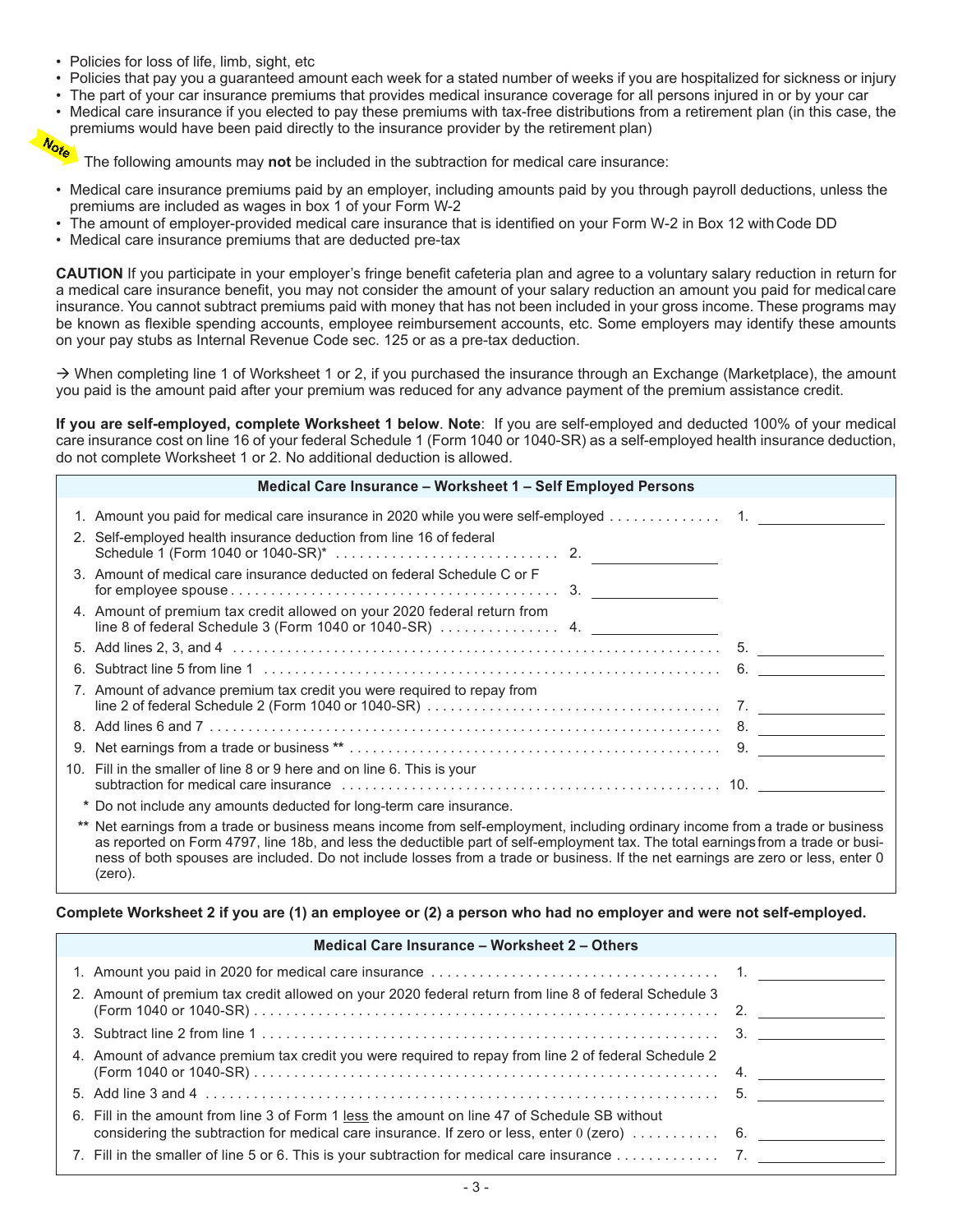#### **Line 7 – Long-Term Care Insurance**

If you paid long-term care insurance costs during 2020, you may be able to subtract all or a portion of the cost of a long-term care insurance policy which covers you or your spouse.

"Long-term care insurance policy" means a disability insurance policy or certificate advertised, marketed, offered, or designed primarily to provide coverage for care that is provided in your home or in an institutional or community-based setting. The care must be convalescent or custodial care or care for a chronic condition or terminal illness.

"Long-term care insurance policy" does not include a Medicare supplement policy or Medicare replacement policy or a continuing care contract. "Continuing care contract" means a contract which provides nursing services, medical services, or personal care services, in addition to food, shelter, and laundry services, for the duration of a person's life or for a term in excess of one year, conditioned upon any of the following payments:

- An entrance fee in excess of \$10,000
- Providing for the transfer of at least \$10,000 (if the amount is expressed in dollars) or 50% of the person's estate (if the amount is expressed as a percentage of the person's estate) to the service provider upon the person's death
- Do not include premiums for long-term care insurance if you elected to pay those premiums with tax-free distributions from a retirement plan. In this case, the premiums would have been made directly to the insurance provider by the retirement plan.
- If you paid long-term care insurance costs during 2020 for a policy which covers you or your spouse, complete the worksheet below to determine your subtraction.

| <b>Worksheet - Long-Term Care Insurance</b>                                                                                                                                                      |  |  |
|--------------------------------------------------------------------------------------------------------------------------------------------------------------------------------------------------|--|--|
|                                                                                                                                                                                                  |  |  |
| 2. Portion of long-term care insurance cost included as a self-employed<br>health insurance deduction on line 16 of federal Schedule 1 (Form 1040                                                |  |  |
| 3. Portion of long-term care insurance cost deducted on federal                                                                                                                                  |  |  |
|                                                                                                                                                                                                  |  |  |
|                                                                                                                                                                                                  |  |  |
| 6. Fill in the amount from line 3 of Form 1 less the amount on line 47 of Schedule SB without<br>considering the subtraction for long-term care insurance. If zero or less, enter $0$ (zero)  6. |  |  |
|                                                                                                                                                                                                  |  |  |

#### **Line 8 – Tuition and Fee Expenses**

You may be able to claim a subtraction for up to \$6,972 (per student) of the amount you paid during 2020 for tuition and mandatory student fees for you, your spouse (if married filing a joint return), and your children whom you claim as dependents on your federal income tax return.

**CAUTION** If you claimed a tuition and fees deduction on your federal return, be sure you have completed Wisconsin Schedule I. This amount is not allowed for Wisconsin purposes and must be added to your federal adjusted gross income.

The tuition and mandatory student fees must have been paid during 2020 to attend any of the following:

- Classes in Wisconsin at a school which qualifies as a university, college, or technical college. A "university, college, or technical college" is any school which has a curriculum leading to a diploma, degree, or occupational or vocational objective.
- Classes in Wisconsin at other post-secondary (post-high school) schools that have been approved through the Educational Approval Program.
- Classes in Minnesota at a public vocational school or public institution of higher education in Minnesota under the Minnesota– Wisconsin tuition reciprocity agreement.
- Classes outside Wisconsin provided the tuition is paid to a university, college, or technical college located in Wisconsin.

The subtraction applies to:

- Tuition and mandatory student fees paid to a school that fits into one of the four categories listed above regardless of the type of course taken. **Example:** Tuition paid for craft or recreational courses at a technical college qualifies for the subtraction.
- Tuition and mandatory student fees paid for correspondence courses or courses received via the internet or other electronic transmission as long as the courses are taken in Wisconsin and are presented by a school (located in or outside Wisconsin) which qualifies as a university, college, or technical college, or a school approved through the Educational Approval Program.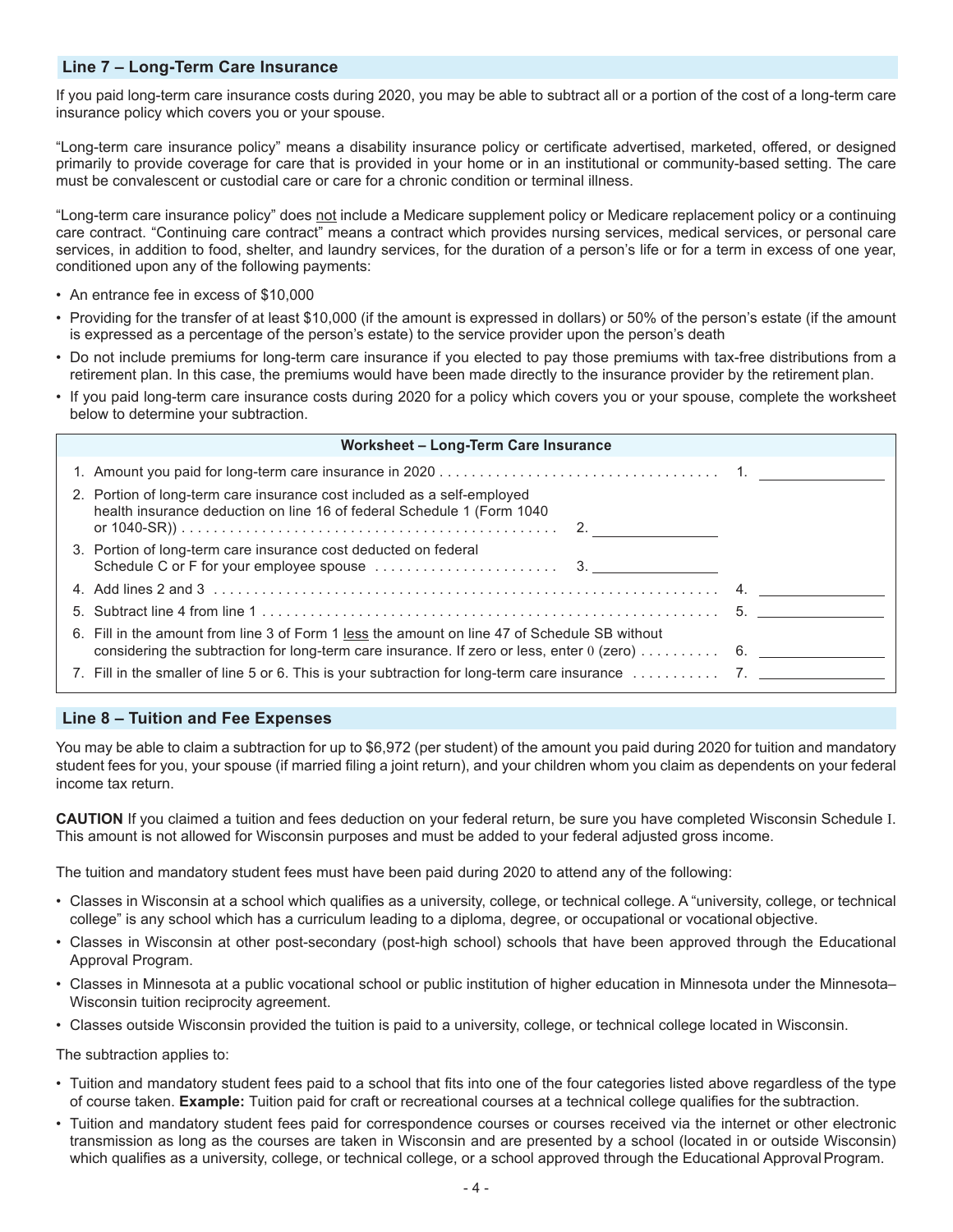- Tuition and mandatory student fees paid from loans, gifts, inheritances, and personal savings.
- The cost of books required to be paid to the school in order to attend the class. In this case, the books are considered a mandatory student fee.

The subtraction does **not** apply to:

- Tuition or fees paid to pre-schools, elementary, or secondary schools, such as grade schools and high schools.
- Tuition and fees paid to a school which does not fit into any of the categories listed above. **Example:** The subtraction does not apply to a fee paid to a retail craft store to attend a session on flower arranging.
- Amounts paid as separate charges for other items such as room and board, athletic tickets, or other costs which are not tuition and mandatory student fees.
- Tuition and fees paid with certain tax-free funds. **Example:** You cannot claim a subtraction for tuition paid with tax-free scholarships or Pell grants or for amounts paid or reimbursed to you by your employer.
- Tuition and fees if the source of the payments is an amount withdrawn from a Wisconsin state-sponsored college savings program or college tuition and expenses program (Edvest or Tomorrow's Scholar). This limitation applies only if the owner of the account or other person who contributed to the account (for example, grandparent, aunt, uncle, or other person) previously claimed a subtraction for contributions to the Edvest or Tomorrow's Scholar program.

The subtraction is limited if your federal adjusted gross income exceeds certain amounts. Your federal adjusted gross income is the amount on line 1 of Form 1.

Determine your tuition and mandatory student fees subtraction as follows:

#### **Single or Head of Household**

- If line 1 of Form 1 is \$56,620 or less, you may subtract the amount paid for tuition and mandatory student fees during 2020, but not more than \$6,972 per student.**\*** Fill in the amount of your subtraction on line 8.
- If line 1 of Form 1 is more than \$56,620 but less than \$67,940, use the worksheet below to figure the amount of your subtraction.
- If line 1 of Form 1 is \$67,940 or more, you may not subtract any amount for tuition and fee expenses.

#### **Married Filing Joint Return**

- If line 1 of Form 1 is \$90,600 or less, you may subtract the amount paid for tuition and mandatory student fees during 2020, but not more than \$6,972 per student.**\*** Fill in the amount of your subtraction on line 8.
- If line 1 of Form 1 is more than \$90,600 but less than \$113,240, use the worksheet below to figure the amount of your subtraction.
- If line 1 of Form 1 is \$113,240 or more, you may not subtract any amount for tuition and fee expenses.

#### **Married Filing Separate Return**

- **•** If line 1 of Form 1 is \$45,300 or less, you may subtract the amount paid for tuition and mandatory student fees during 2020, but not more than \$6,972 per student.**\*** Fill in the amount of your subtraction on line 8.
- If line 1 of Form 1 is more than \$45,300 but less than \$56,620, use the worksheet below to figure the amount of your subtraction.
- If line 1 of Form 1 is \$56,620 or more, you may not subtract any amount for tuition and fee expenses.

| <b>Tuition Expense Worksheet</b>                                                                                                                                            |           |
|-----------------------------------------------------------------------------------------------------------------------------------------------------------------------------|-----------|
| <b>CAUTION</b> Only certain taxpayers are required to complete this worksheet. See the instructions for your filing status.                                                 |           |
| 1. Amount paid for tuition and mandatory student fees in 2020. Do not enter more than \$6,972 per student                                                                   | $\sim$ 1. |
|                                                                                                                                                                             |           |
| 3. Enter \$56,620 (\$90,600 if married filing joint return or \$45,300 if married filing                                                                                    |           |
|                                                                                                                                                                             |           |
| 5. Divide the amount on line 4 by 11,320 (22,640 if married filing joint return). Fill in decimal amount $\dots$ 5. $\qquad \cdot$                                          |           |
| 6. Multiply line 1 by the decimal amount on line 5 $\dots\dots\dots\dots\dots\dots\dots\dots\dots\dots\dots\dots\dots\dots\dots\dots\dots$ 6.                               |           |
| 7. Subtract line 6 from line 1. This is your subtraction for tuition and fee expense $*$ 7.                                                                                 |           |
| * Your subtraction cannot be more than the amount on line 3 of Form 1 less the amount on line 47 of Schedule SB without<br>considering the subtraction for tuition expense. |           |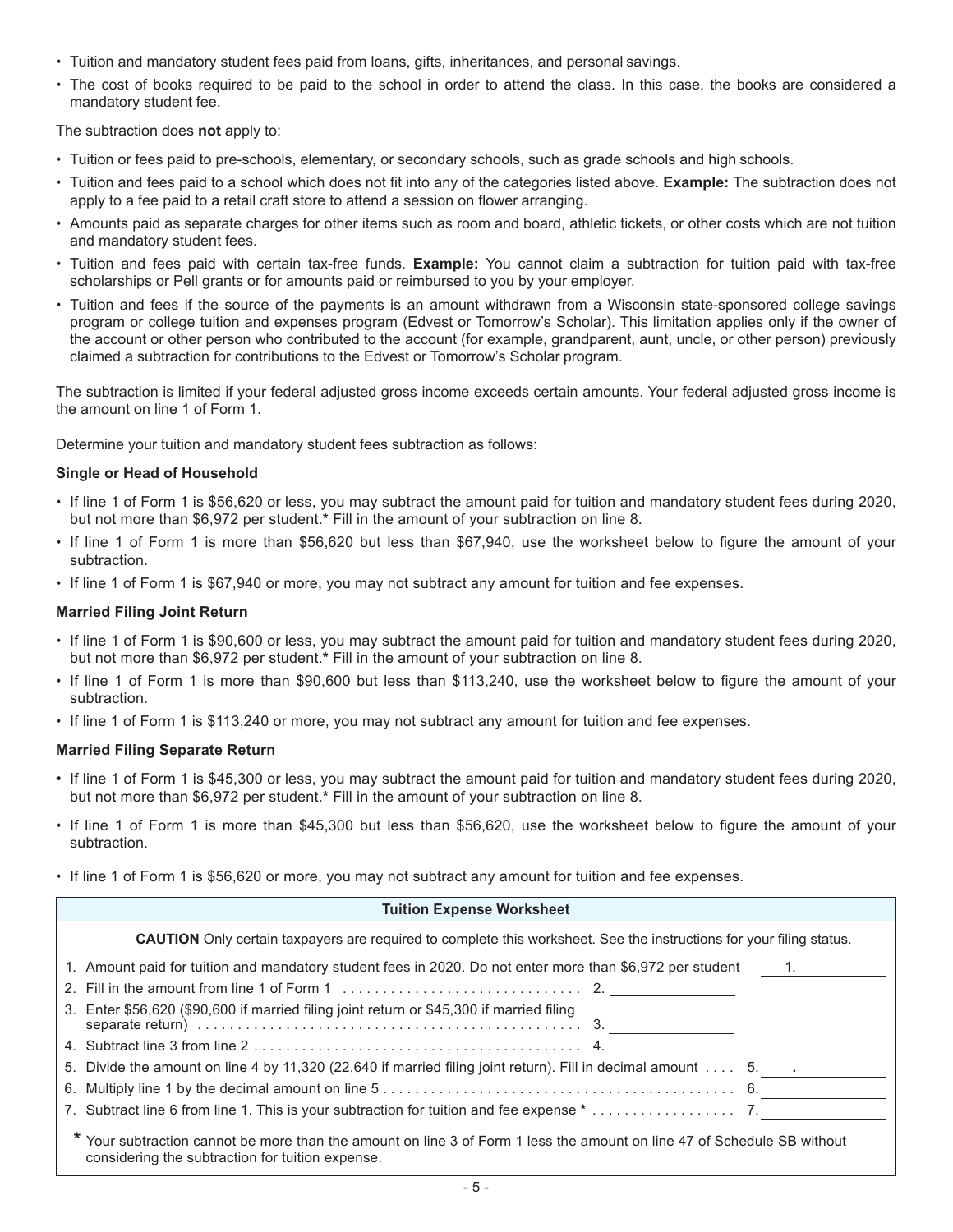#### **Line 9 – Private School Tuition**

A subtraction may be claimed for tuition paid in the taxable year to send your dependent child to a private school. The maximum subtraction is \$4,000 for an elementary pupil and \$10,000 for a secondary pupil. Schedule PS must be included with your Wisconsin income tax return.

Do not take a subtraction for amounts paid for private school tuition which were withdrawn from an Edvest or Tomorrow's Scholar college savings account.

#### **Line 10 – Contributions to an Edvest or Tomorrow's Scholar College Savings Account**

You may be able to subtract the amount you contributed to a Wisconsin state-sponsored college savings account (Edvest or Tomorrow's Scholar) if you are the owner of the account or were authorized by the owner of the account to make contributions to the account.

For amounts rolled over in 2020, from another state's qualified sec. 529 plan to a Wisconsin college savings account, the subtraction applies to the amount of principal rolled over. It does not apply to any investment earnings in the account.

Complete Schedule CS, *College Savings Accounts*, to determine the amount of your subtraction. Enclose Schedule CS with your Schedule SB.

#### **Line 11 – Distributions of Certain Earnings from Wisconsin State-Sponsored College Tuition Programs**

If you included earnings from a qualified college tuition program in your federal adjusted gross income, you may subtract that amount if the earnings were from a Wisconsin Edvest tuition unit account and you received a refund because the beneficiary completed the program in which he or she was enrolled and had not used all of the tuition units purchased or the beneficiary was awarded a scholarship, tuition waiver, or similar subsidy that could not be converted to cash.

#### **Line 12 – Child and Dependent Care Expenses**

Do you qualify for the federal credit for child and dependent care expenses for 2020? If yes, you may qualify to claim the Wisconsin subtraction for child and dependent care expenses. If married, you must file a joint return unless (1) you lived apart from your spouse during the last six months of 2020, (2) the qualifying person lived in your home more than half of 2020, and (3) you provided over half the cost of keeping up your home.

Your Wisconsin subtraction is equal to the amount on line 6 of federal Form 2441, but not more than \$3,000 if you have one qualifying person or \$6,000 if more than one qualifying person. Enclose a copy of federal Form 2441 with Schedule SB.

#### **Line 13 – Military and Uniformed Services Retirement Benefits**

You may subtract retirement payments received from:

- (1) The U.S. military retirement system (including payments from the Retired Serviceman's Family Protection Plan or the Survivor Benefit Plan). These retirement benefits are paid from the Defense Finance and Accounting Service.
- (2) The U.S. government that relate to service with the Coast Guard, the commissioned corps of the National Oceanic and Atmospheric Administration, or the commissioned corps of the Public Health Service.

Your subtraction cannot be more than the amount of such retirement payments that you included in your federal income.

#### **Line 14 – Local and State Retirement Benefits**

You may subtract any payments received from the retirement systems listed below provided you meet one of the following requirements:

- (1) You were retired from the system before January 1, 1964
- (2) You were a member of the system as of December 31, 1963, retiring at a later date and payments you receive are from an account established before 1964
- (3) You are receiving payments from the system as the beneficiary of an individual who met either condition 1 or 2

Your subtraction cannot be more than the amount of such payments that you included in your federal income.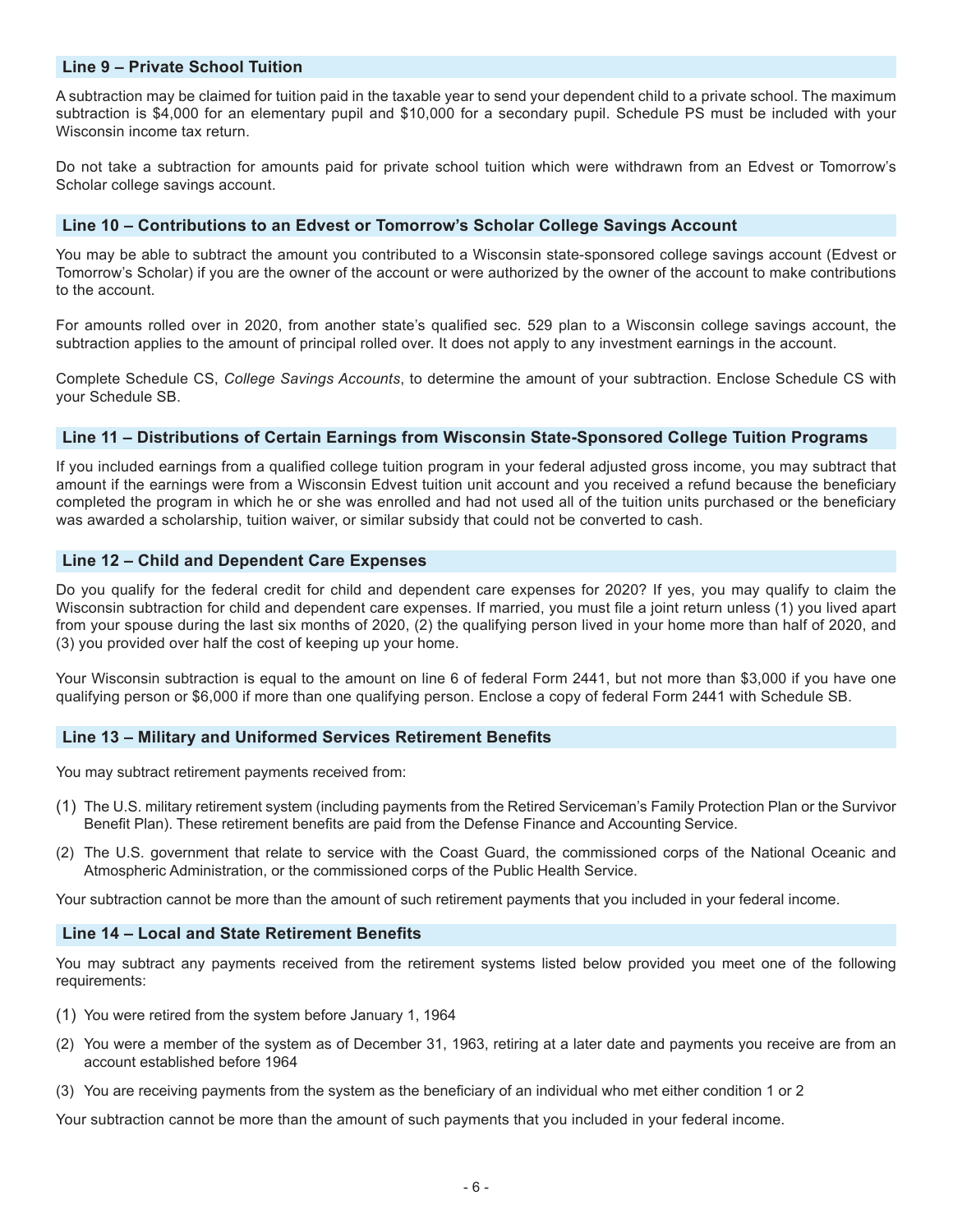The specific retirement systems are:

Milwaukee City Employees, Milwaukee City Police Officers, Milwaukee Fire Fighters, Milwaukee Public School Teachers, Milwaukee County Employees, Milwaukee Sheriff, and Wisconsin State Teachers retirement systems.

 $\rightarrow$  Do not subtract any of the following:

- Payments received as a result of voluntary tax-sheltered annuity deposits in any of the retirement systems listed above.
- Payments received from one of the retirement systems listed above if you first became a member after December 31, 1963. This applies even though pre-1964 military service may have been counted as creditable service in computing your retirement benefit.

**CAUTION** Your retirement benefits may be subtracted only if they are based on qualified membership in one of the retirement systems listed above. Qualified membership is membership that began before January 1, 1964, as explained above. Any portion of your retirement benefit that is based on membership in other retirement systems (or based on employment that began after December 31, 1963) is taxable and may not be subtracted.

**Example 1** You were a member of the Wisconsin State Teachers Retirement System as of December 31, 1963. You left teaching after 1963 and withdrew the allowable amount from your retirement account which closed the account. You later returned to teaching, and a new retirement account was then established for you. Retirement benefits from this new account (established after 1963) do not qualify for the exemption.

**Example 2** You were employed as a teacher from 1960-65. During that time you were a member of the Wisconsin State Teachers Retirement System. From 1966 until retirement, you were employed by a state agency (not as a teacher). You were then a member of the Wisconsin Retirement System. You receive an annuity from the Department of Employee Trust Funds, and the annuity is based on employment in both retirement systems. Only the portion of the annuity that is due to the Wisconsin State Teachers Retirement System may be subtracted. You may use the following formula to figure the exempt amount that may be subtracted:

#### Years of creditable service in an exempt plan

x Annuity included in federal income = Portion of annuity which

may be subtracted

Total years of creditable service

 $\rightarrow$  You may have received separate Forms 1099-R for the taxable and exempt portions of your annuity. In this case, you may use the Form 1099-R information instead of the above formula.

### **Line 15 – Federal Retirement Benefits**

You may subtract payments received from a federal retirement system provided you meet one of the following requirements:

- (1) You were retired from the system before January 1, 1964
- (2) You were a member of the system as of December 31, 1963, retiring at a later date and payments you receive are from an account established before 1964
- (3) You are receiving payments from the system as the beneficiary of an individual who met either condition 1 or 2

See "**Local and State Retirement Benefits**" on page 6 for further information. The limitations and examples that apply to local and state retirement benefits also apply to federal retirement benefits.

A "federal retirement system" is a United States government civilian employee retirement system. Examples of such retirement systems include the Civil Service Retirement System and the Federal Employees' Retirement System. These retirement benefits are paid from the U.S. Office of Personnel Management. Payments from the federal Thrift Savings Plan do not qualify for the subtraction.

#### **Line 16 – Railroad Retirement Benefits, Railroad Unemployment Insurance, and Sickness Benefits**

Wisconsin does not tax amounts received from the U.S. Railroad Retirement Board. You may subtract railroad retirement benefits included on line 5b of your federal Form 1040 or 1040-SR.

#### **Line 17 – Retirement Income Exclusion**

Subtract up to \$5,000 of certain retirement income if:

- You (or your spouse if married filing a joint return) were 65 years of age or older on December 31, 2020, and
- Your federal adjusted gross income (line 1 of Form 1) is less than \$15,000 (\$30,000 if married filing a joint return). If married filing a separate return, the sum of both spouses' federal adjusted gross income must be less than \$30,000.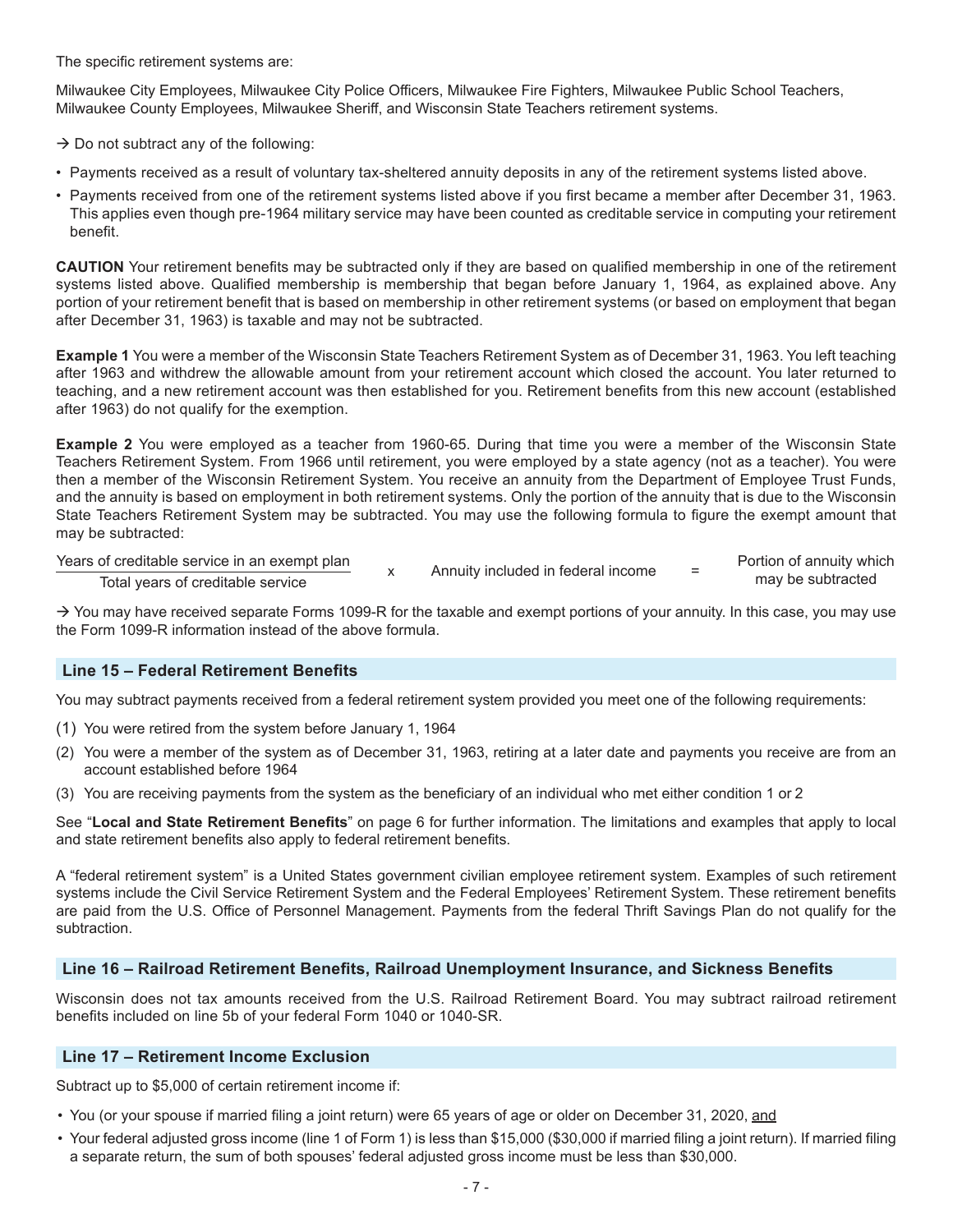If you meet these qualifications, complete the Retirement Income Exclusion Worksheet below to determine the amount of your subtraction. Fill in the amount from line 6 of the worksheet on line 17. If married filing a joint return, add the amounts in Col. (A) and Col. (B) and fill in the total on line 17.

| <b>Retirement Income Exclusion Worksheet</b>                                                                                                                                                                                                    |                 |                    |
|-------------------------------------------------------------------------------------------------------------------------------------------------------------------------------------------------------------------------------------------------|-----------------|--------------------|
| If married filing a joint return,<br>(Keep for your records)<br>fill in each spouse's information separately                                                                                                                                    | (A)<br>Yourself | (B)<br>Your Spouse |
| 1. Taxable IRA distributions from line 4b of your federal Form 1040 or 1040-SR 1.                                                                                                                                                               |                 |                    |
| 2. Taxable pension and annuity income from a qualified retirement plan included                                                                                                                                                                 |                 |                    |
|                                                                                                                                                                                                                                                 |                 |                    |
| 4. Nontaxable retirement benefits (This is the total amount subtracted on                                                                                                                                                                       |                 |                    |
|                                                                                                                                                                                                                                                 |                 |                    |
| Complete line 6 as follows. This is your subtraction for retirement income.<br>6.                                                                                                                                                               |                 |                    |
| • If you were 65 years of age or older on December 31, 2020, fill in on line 6,<br>Col (A), the smaller of line 5, Col. (A), or \$5,000. Enter 0 (zero) if you were<br>not age 65 or older.                                                     |                 |                    |
| • If married filing a joint return and your spouse was 65 years of age or older<br>on December 31, 2020, fill in on line 6, Col. (B), the smaller of line 5, Col.<br>(B), or \$5,000. Enter 0 (zero) if your spouse was not age 65 or older  6. |                 |                    |

#### **Line 18 – Reserve or National Guard Members**

If you were a member of the Reserves or National Guard and served on active duty, you may subtract any military pay that is included on your Form W-2 and meets all of the following:

- Received from the federal government
- Received after being called into active federal service or into special state service authorized by the federal Department of Defense
- Paid for the time during which you were on active duty

**CAUTION** The subtraction only applies to Reserve or National Guard members called into active federal service under 10 USC 12302(a) or 10 USC 12304 or special state service under 32 USC 502(f). It does not apply to pay that members of the Reserves and National Guard receive for their weekend or two-week annual training. It also does not apply to a person who is serving on active duty or full-time duty in the active guard reserve (AGR) program.

#### **Line 19 – Combat Zone Related Death**

If you are filing a return for an individual who was on active duty in the U.S. armed forces, who died in 2020 while on active duty, and the death occurred while he or she was serving in a combat zone or as a result of wounds, disease, or injury incurred while serving in the combat zone, you may subtract all income received by the individual during the year of death. Attach the certification made by the Department of Defense, DD Form 1300, Report of Casualty, to the return. **Note:** For persons who died in 2020 as a result of service in a combat zone, the income subtraction also applies for 2019 if the service member did not previously file a 2019 income tax return.

Note

**Combat zone" does not include the Sinai Peninsula of Egypt.** 

#### **Line 20 – Adoption Expenses**

If you adopted a child for whom a final order of adoption was entered by a court in any state, or upon registration of a foreign adoption, during 2020, you may subtract up to \$5,000 of the amount you paid for adoption fees, court costs, and legal fees relating to the adoption. You may include amounts paid during 2018, 2019, and 2020. Don't count amounts reimbursed under any adoption assistance program. If you adopt more than one child during the year, you may deduct up to \$5,000 of adoption expenses for each child.

#### **Line 21 – Contributions to ABLE Accounts**

A subtraction may be claimed for the amount contributed to a qualified ABLE (Achieving a Better Life Experience) account during the year. The owner (beneficiary) of an ABLE account must be a disabled person. Distributions from the account must be used to pay the qualified disability expenses of the disabled person. The maximum subtraction that may be claimed by all contributors to the account for 2020 is \$15,000.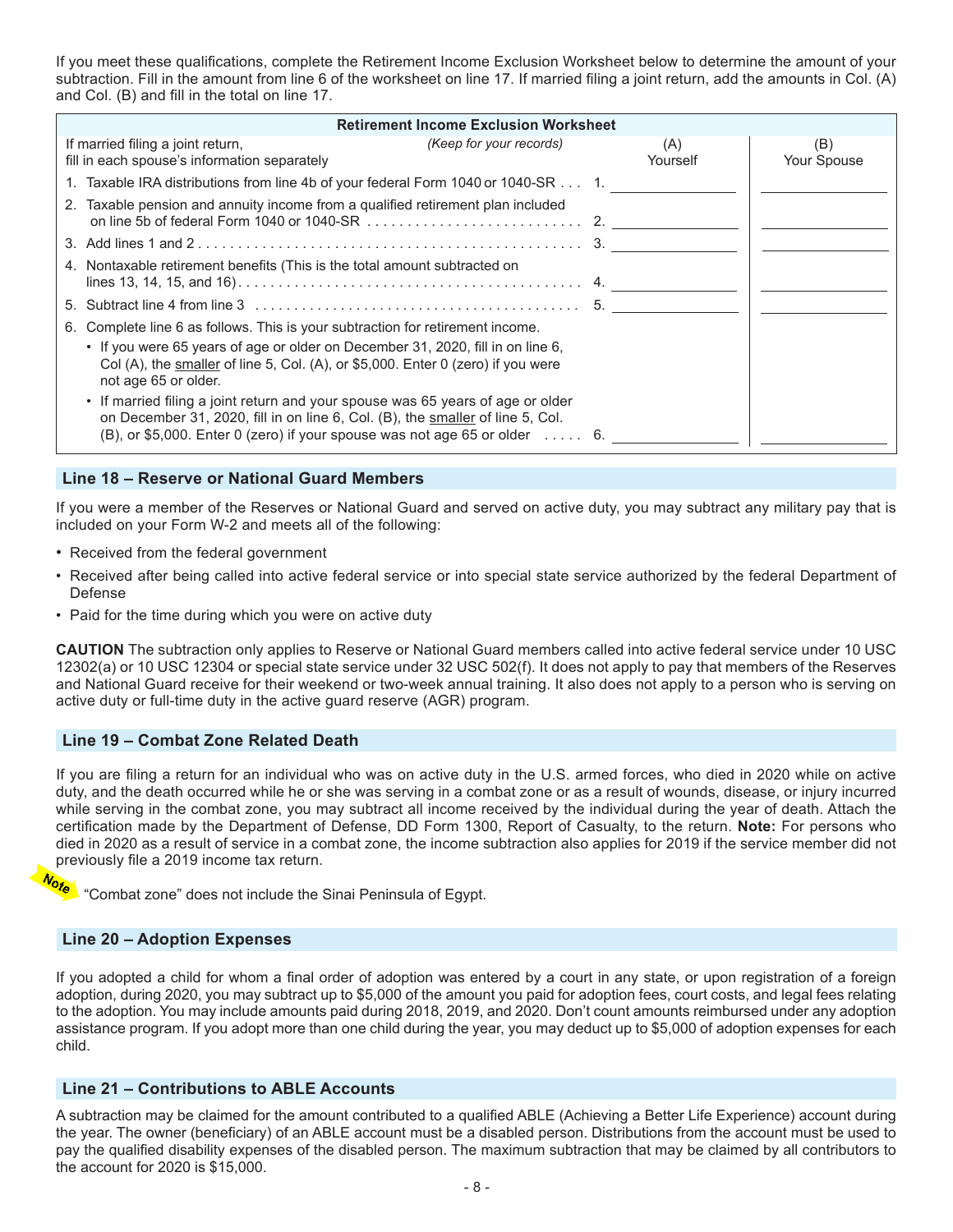An additional amount of contributions is allowed as a subtraction by a designated beneficiary equal to the lesser of the following:

- 1. The designated beneficiary's compensation (included in gross income for the taxable year)
- 2. The federal poverty line for a one-person household

This increase is only allowed if the designated beneficiary is an employee and no contributions have been made to a defined contribution plan, annuity contract, or deferred compensation plan. Use the worksheet below to figure your total subtraction.

| <b>Worksheet for Contributions to an ABLE Account</b>                                               |           |
|-----------------------------------------------------------------------------------------------------|-----------|
|                                                                                                     | .00       |
| 2. If line 1 is less than \$15,000, do not complete the rest of this worksheet. Enter the amount on | 15,000.00 |
| .00                                                                                                 |           |
| 00                                                                                                  |           |
| 12,760.00                                                                                           |           |
|                                                                                                     | .00       |
| 7. Add line 2 and line 6. This is your subtraction for contributions to an ABLE account 7.          | .00       |

**Note:** The subtraction does not apply to rollovers or transfers from another account.

#### **Line 22 – Disability Income Exclusion**

If you are retired on permanent and total disability and have included your disability income on line 1 of Form 1, you may be able to subtract up to \$5,200 of your disability income. You must meet ALL these tests:

- You did not reach mandatory retirement age before January 1, 2020
- You were under age 65 on December 31, 2020
- You were permanently and totally disabled on one of the following dates:
- a. The date you retired
- b. January 1, 1976, or January 1, 1977, if you retired before January 1, 1977, on disability or under circumstances which entitled you to retire on disability
- If you were married at the end of 2020, you must file a joint return
- You did not in any year prior to 1984 choose to treat your disability income as a pension instead of taking the exclusion
- Your federal adjusted gross income is less than \$20,200 (\$25,400 if married and both spouses are eligible)

Compute your exclusion on Wisconsin Schedule 2440W, *Disability Income Exclusion*. Enclose Schedule 2440W with your Schedule SB. See page 10 of the Form 1 instructions for information on how to get this schedule.

#### **Line 23 – Wisconsin Net Operating Loss Deduction**

If you had a net operating loss (NOL) in an earlier year to carry forward to 2020, include the allowable amount on line 23. Enclose Schedules NOL1, NOL2, or NOL3, as applicable. See the instructions for these schedules and Publication 120, *Net Operating Losses for Individuals, Estates, and Trusts,* for details on computing the NOL and the allowable subtraction. See page 10 of the Form 1 instructions for information on how to get Publication 120.



A net operating loss carryforward may not be used unless the incurred loss was computed on a return that was filed within 4 years of the unextended due date for that return.

#### **Line 24 – Farm Loss Carryover**

If you were not actively engaged in farming and were subject to farm loss limitations on your 2005-2013 Wisconsin income tax returns, you may be able to claim a subtraction for all or a portion of the farm loss disallowed in those years. Farm losses disallowed as a deduction may be carried forward for 15 years to the extent that the farm losses are not offset against farm income of any year between the loss year and the year for which the carryover is claimed. The amount of carryover that can be subtracted is the lesser of (1) the farm loss carryover or (2) the net profits and net gains from the sale or exchange of capital or business assets in the current year from the same farming business or portion of that business to which the limits on deductible farm losses applied in the loss year.

**Example** You had a farm loss carryover from 2013 of \$30,000. You claimed a subtraction for \$9,000 of the carryover on your 2014 through 2019 returns. For 2020 you report a net loss of \$2,000 on Schedule F and a net gain of \$6,000 from the sale of farm equipment on Form 4797. The gain and loss are from the same farming business to which the limitation applied in the loss year. You may subtract \$6,000 as a farm loss carryover on line 24.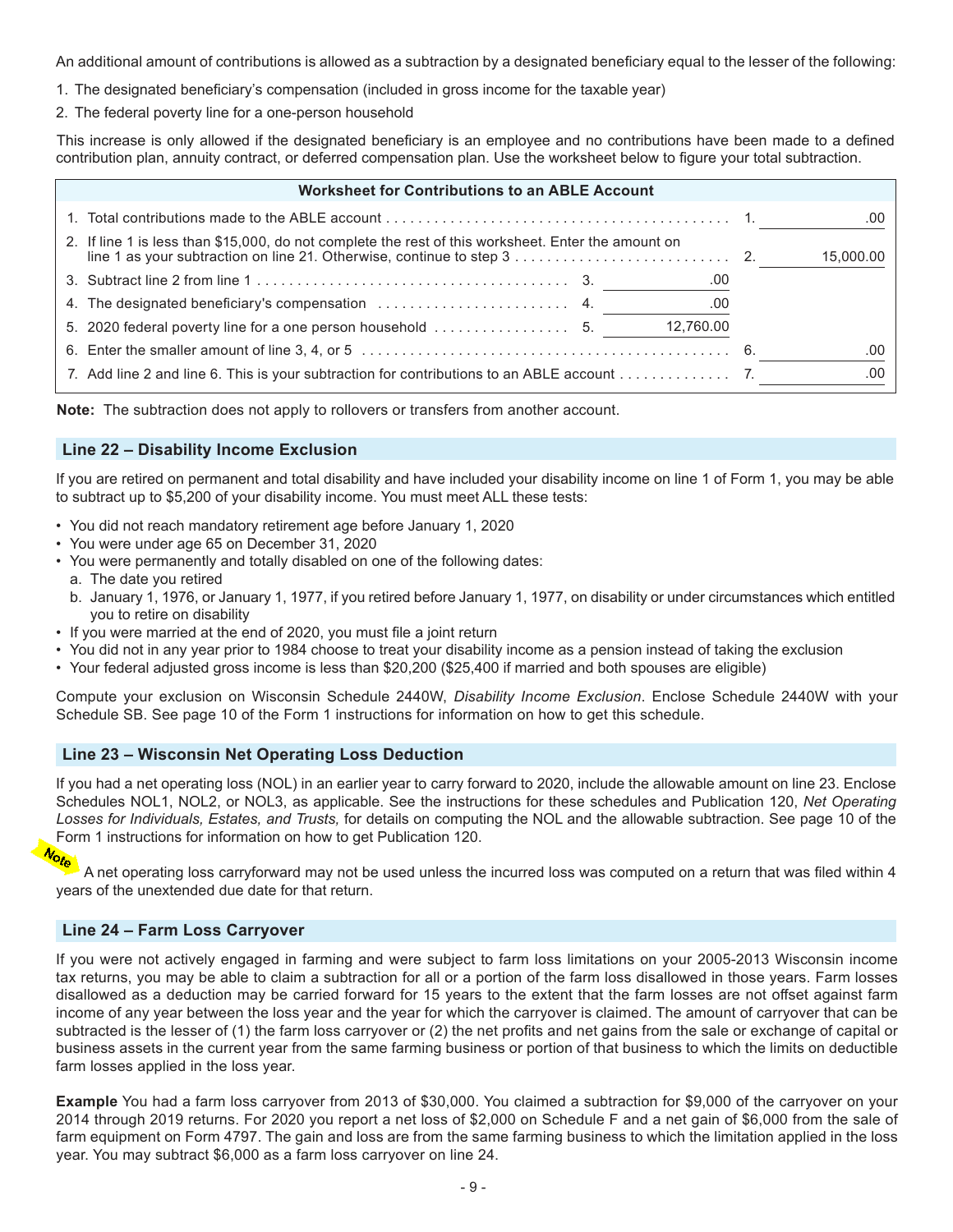#### **Line 25 – Native Americans**

Certain income (for example, wages) earned by a Native American who both lives and works on his or her tribal reservation is not subject to Wisconsin income tax and may be subtracted. See Publication 405, *Wisconsin Taxation Related to Native Americans,* for more information.

#### **Line 26 – Sale of Business Assets or Assets Used in Farming to a Related Person**

You may subtract the taxable portion of gain you realize from the sale or disposition to a related person of business assets or assets used in farming if the following conditions apply:

- The related person is your child, grandchild, great-grandchild, parent, brother or sister, nephew or niece, grandparent, greatgrandparent, or aunt or uncle. The person may be related to you by blood, marriage, or adoption.
- The asset was held by you for more than 12 months.
- The gain is treated as capital gain for federal tax purposes. Amounts treated as ordinary income do not qualify.

Gain on the sale or disposition of shares in a corporation or trust qualifies only if:

- The number of shareholders or beneficiaries does not exceed 15. Lineal ancestors and descendants and aunts, uncles, and 1st cousins thereof count collectively as one shareholder or beneficiary. This collective authorization may not be used for more than one family in a single corporation or trust.
- The corporation does not have more than two classes of shares.
- All shareholders or beneficiaries, other than any estate, are natural persons.
- The corporation or trust is engaged in farming.

"Farming" means the cultivation of land or the raising or harvesting of any agricultural or horticultural commodity including the raising, shearing, feeding, caring for, training, and management of animals. Trees (other than trees bearing fruit or nuts) are not treated as an agricultural or horticultural commodity (trees may qualify as a business asset).

"Business assets" are assets used in an activity carried on for a livelihood or in good faith to make a profit. The facts and circumstances of each case determine whether or not an activity is a business. Regularity of activities and transactions and the production of income are important elements. You do not need to actually make a profit to be in a business as long as you have a profit motive. You do need, however, to make ongoing efforts to further the interests of your business.

"Business assets" include assets used in the performance of services by an individual as an employee and assets used in the conduct of a trade or business by an individual who is self-employed.

"Business assets" do not include investment and rental property (for example, stocks, bonds, and residential rental property) unless you are subject to federal self-employment tax on the earnings from the activity. (**Note**: Rental property which is a farm or farm equipment may qualify as an asset "used in farming.")

**Computing the subtraction** You must first complete Wisconsin Schedule WD. The amount of gain that may be subtracted is determined after netting all capital gains and losses on Schedule WD.

- If amounts reported in Parts I and II of Schedule WD consist only of capital gains, your subtraction is equal to 70% of the long-term gain on the sale of a business asset to the related person, 40% of the long-term gain on the sale of a farm asset to the related person, or 70% of the long-term gain on the sale of qualified shares in a corporation.**\***
- If the amount on line 17 or 18 of Schedule WD is a net loss, you may not subtract any amount as gain on the sale of the asset to the related person.
- If the amount on line 18 of Schedule WD is a net gain and (1) the only gain reported on Schedule WD is from the sale of the asset to the related person and (2) a loss is included on line 17 of Schedule WD and/or on line 8 of Schedule WD, your subtraction is equal to the amount on line 27 of Schedule WD.
- If the amount on line 18 of Schedule WD is a net gain and (1) the only long-term gain reported on Schedule WD is from the sale of the asset to the related person, (2) a loss is included on line 17 of Schedule WD, and (3) you show a gain on line 8 of Schedule WD, your subtraction is equal to the amount on line 27 of Schedule WD less the amount on line 8 of Schedule WD.
- If the amount on line 18 of Schedule WD is a net gain and (1) that net gain includes more than one long-term capital gain and (2) a loss is included on line 17 of Schedule WD and/or on line 8 of Schedule WD, complete the worksheet on the next page to compute your subtraction.
- If the amount on line 18 of Schedule WD is a net gain and (1) that net gain includes more than one long-term capital gain, (2) a loss is included on line 17 of Schedule WD, and (3) you show a gain on line 8 of Schedule WD, complete the worksheet on the next page to compute your subtraction.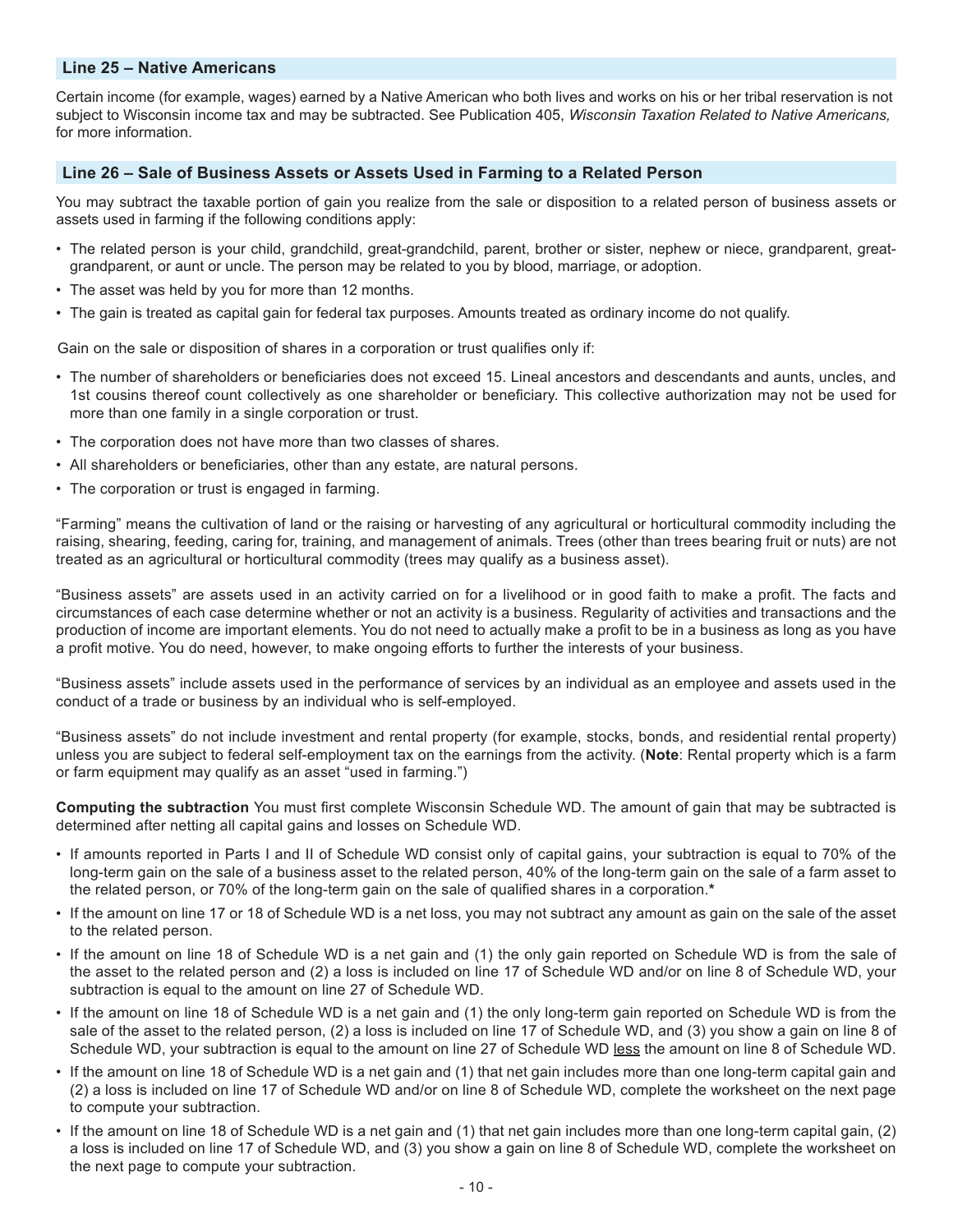| Worksheet for Gain on Sale of Assets to Related Person                                                                                                                                                                                                                                                                            |  |
|-----------------------------------------------------------------------------------------------------------------------------------------------------------------------------------------------------------------------------------------------------------------------------------------------------------------------------------|--|
|                                                                                                                                                                                                                                                                                                                                   |  |
|                                                                                                                                                                                                                                                                                                                                   |  |
|                                                                                                                                                                                                                                                                                                                                   |  |
|                                                                                                                                                                                                                                                                                                                                   |  |
|                                                                                                                                                                                                                                                                                                                                   |  |
| 6. If the amount on line 2 is gain from the sale of an asset used in farming, multiply line 5 by .40 (40%)<br>and fill in result.* If the amount on line 2 is gain from the sale of a business asset or gain from the<br>sale of qualified shares in a corporation, multiply line 5 by .70 (70%) and fill in result. This is your |  |

\* A sale to a relative of qualified shares in a corporation that is engaged in farming does not qualify for the additional 30% exclusion for the sale of assets used in farming on Wisconsin Schedule WD. Thus the amount that may be subtracted as gain on the sale of qualifying shares of stock in a corporation is 70% of the gain.

#### **Line 27 – Recoveries of Federal Itemized Deductions**

Fill in any amount included as income on your federal tax return that is a recovery of a federal itemized deduction from a prior year for which you did not receive a Wisconsin tax benefit.

**Example** You claimed an itemized deduction on your 2019 federal tax return for a casualty loss of \$2,000. You could not claim the casualty loss for the itemized deduction credit on your 2019 Wisconsin income tax return. During 2020 you received a reimbursement of \$1,000 from your insurance company for part of the casualty loss. The \$1,000 reimbursement is included on your 2020 federal tax return as a recovery of an amount previously claimed as an itemized deduction. Because you did not claim the casualty loss for the itemized deduction credit for Wisconsin for 2019, the \$1,000 is not taxable to Wisconsin for 2020. Fill in the \$1,000 recovery on line 27.

#### **Line 28 – Repayment of Income Previously Taxed**

If you had to repay during 2020, an amount that you included in your Wisconsin income in an earlier year, you may be able to subtract the amount repaid. A subtraction may be claimed only for repayments that are allowed as a miscellaneous itemized deduction on your federal Schedule A (Form 1040 or 1040-SR).

If you did not itemize deductions for federal tax purposes, use the amounts that would be deductible if you had itemized deductions. To determine the amounts to use, complete a federal Schedule A (Form 1040 or 1040-SR). Write "Wisconsin" at the top of this Schedule A and enclose it with your Schedule SB.

Miscellaneous itemized deductions subject to the 2% of adjusted gross income limit are no longer allowed as itemized deductions on federal Schedule A (Form 1040 or 1040-SR) pursuant to Public Law 115-97. These amounts are also no longer allowable as a deduction on federal Schedule A (Form 1040 or 1040-SR) for Wisconsin purposes.

**CAUTION** Only amounts previously included in Wisconsin income may be claimed as a subtraction.

If the amount repaid was over \$3,000, you may be able to subtract the repayment as described above *or* take a tax credit. See the Form 1, line 29, instructions on page 26.

#### **Line 31 – Human Organ Donation**

If you, your spouse, or a person who is claimed as a dependent on your federal income tax return donates one or more of their human organs to another person for human organ transplantation, you may subtract up to \$10,000 of unreimbursed expenses related to the organ donation. "Human organ" means all or part of a liver, pancreas, kidney, intestine, lung, or bone marrow. The subtraction may be claimed only in the taxable year in which the transplantation occurs, and may be claimed only once. Up to \$10,000 of the following unreimbursed expenses may be claimed:

- Travel expenses Lodging exepenses Lost wages
- 

#### **Line 32 – Expenses Paid to Related Entities**

If you were required to make an addition modification on line 8 of Schedule AD for interest, rental expenses, intangible expenses, or management fees paid to a related entity, see Schedule RT to find out if you qualify for a subtraction. Although you must meet one of the conditions in Schedule RT, Part II, to qualify for a subtraction, you do not need to enclose Schedule RT with your return unless the total deduction for all of the expenses reduces Wisconsin taxable income by more than \$100,000. If enclosing Schedule RT, also enter "16" in the Special Conditions box on page 1 of Form 1.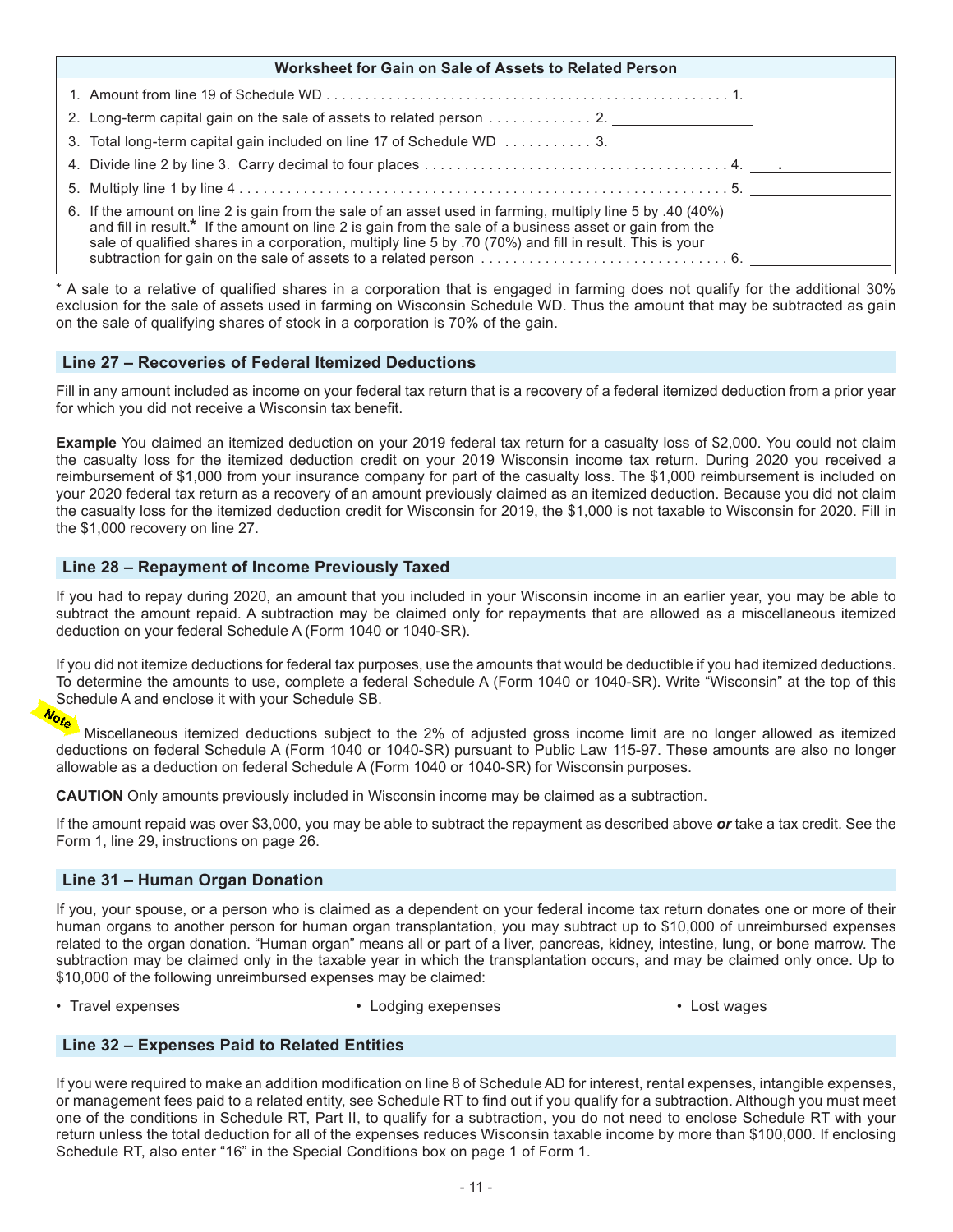If Schedule RT is required, you must file it with your Wisconsin income tax return *no later than* the extended due date of the return. If you file your return before the extended due date and forget to include the Schedule RT, you may file an amended return until the extended due date to include the Schedule RT. For pass-through entities, such as tax-option (S) corporations, partnerships, limited liability companies treated as partnerships, estates, and trusts, the pass-through entity is responsible for filing Schedule RT where required. The shareholder, partner, member, or beneficiary doesn't have to file Schedule RT for expenses that are passed through.

See sec. Tax 3.01(4)(a) Wis. Adm. Code, for rules relating to this subtraction.

#### **Line 33 – Income from a Related Entity**

If you reported income from a related entity that was not able to claim a deduction for the related expenses, you may claim a subtraction for the amount of income reported on your return. In order to claim this subtraction, Schedule RT-1 must be completed and included with your Wisconsin income tax return. Both the payer and payee must complete the appropriate section of the same Schedule RT-1.

See sec. Tax 3.01(4)(a) Wis. Adm. Code, for rules relating to this subtraction.

#### **Line 34 – Legislator's Per Diem**

If you were a Wisconsin legislator, you may subtract the amount of per diem reimbursement that is included as wages on your federal Form 1040 or 1040-SR. This generally applies to a legislator with a residence 50 miles or less from the state capitol.

#### **Line 35 – Sales of Certain Insurance Policies**

To the extent included in federal adjusted gross income, the original policy holder or original certificate holder who has a catastrophic or life-threatening illness or condition may fill in the amount of income received from the sale of a life insurance policy or certificate, or the sale of the death benefit under a life insurance policy or certificate, under a life settlement contract. "Catastrophic or lifethreatening illness or condition" includes AIDS and HIV infection.

#### **Line 36 – Physician or Psychiatrist Grant**

To the extent included in federal adjusted gross income, any amount received by a physician or psychiatrist from the primary care and psychiatry shortage grant program under sec. 39.385, Wis. Stats., may be subtracted.

#### **Line 37 – Olympic, Paralympic, and Special Olympic Medals and United States Olympic Committee and Special Olympic Board of Directors Prize Money**

Persons who win medals at the Olympic and Paralympic Games generally exclude the value of such medals and the amount of prize money received from the U.S. Olympic Committee from federal income. Because the starting point for computing Wisconsin taxable income is federal adjusted gross income (FAGI), the amount that is excluded from federal income is automatically excluded from Wisconsin income and no additional subtraction is allowed for Wisconsin.

There are two situations where a Wisconsin subtraction may be claimed for the value of medals and any prize money. In these situations, the value of medals and any prize money would have been included in FAGI and a Wisconsin subtraction is allowed.

- Persons with FAGI over \$1,000,000 (\$500,000 if married filing a separate return) must include the value of medals and any prize money in federal income. Such persons may claim the Wisconsin subtraction for the value of medals and any prize money from the U.S. Olympic Committee.
- Persons who participate in the Special Olympics may claim a subtraction for the value of medals and any prize money received from the Special Olympics Board of Directors.

#### **Line 38 – Differences in Federal and Wisconsin Basis of Assets**

Subtractions may be necessary if there is a difference between the federal basis and the Wisconsin basis of your property. Subtractions are necessary if:

- (1) You acquired property in a taxable year beginning after December 31, 2013, which may be depreciated or amortized (such as buildings and leaseholds), and the federal basis was less than the Wisconsin basis at the time you acquired the property.
- (2) You sold (or otherwise disposed of) property which may not be depreciated or amortized (such as land, stocks, and bonds) in a taxable transaction, and your basis in the assets was less for federal purposes than for Wisconsin.

Compute the amount of any subtraction due to a difference in basis on Wisconsin Schedule T*.* Enclose the completed Schedule T with your Schedule SB.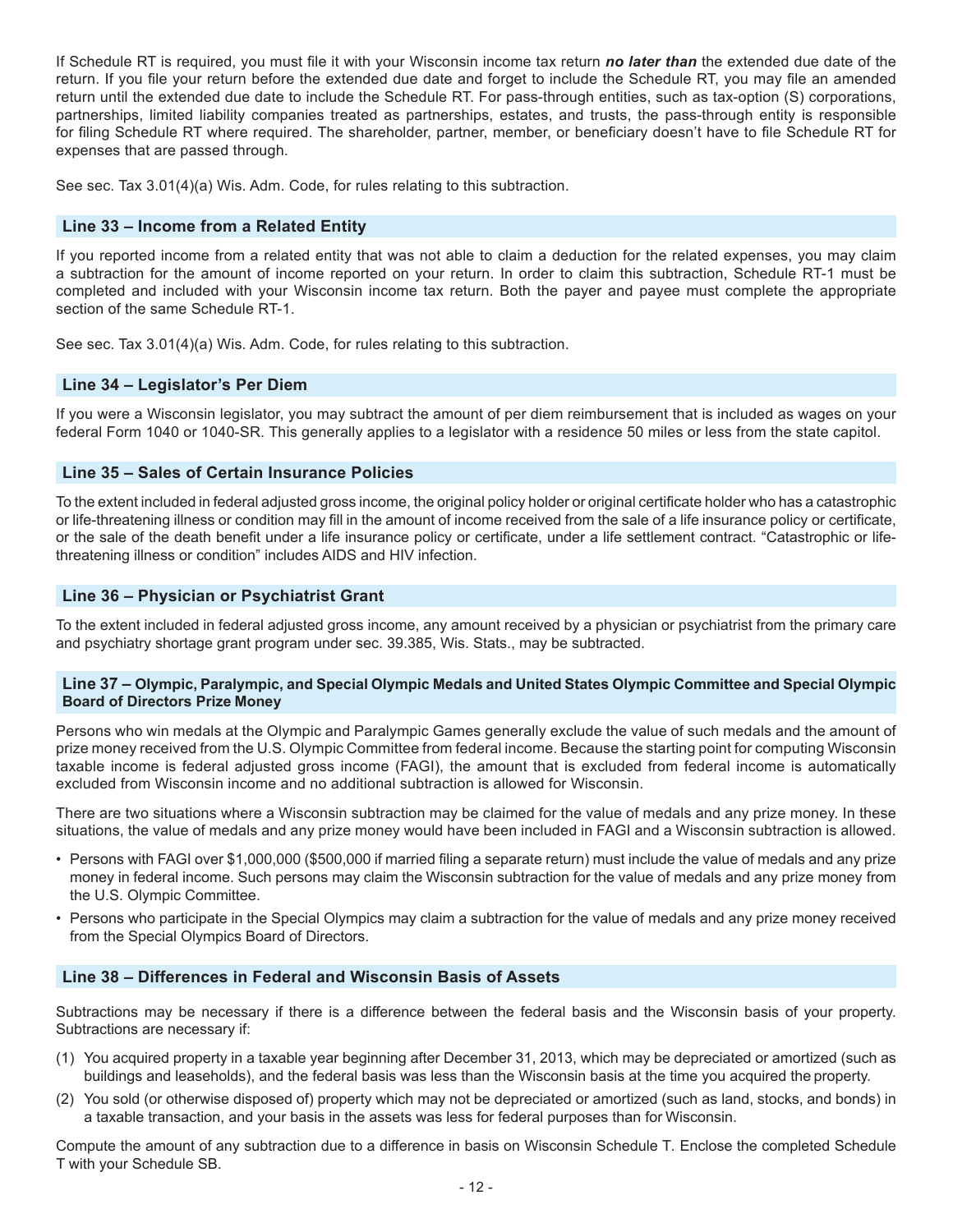**Exception** Do not use line 38 for the following situations.

- If the difference in basis is due to the difference in the federal and Wisconsin definition of the Internal Revenue Code (for example, Wisconsin did not allow bonus depreciation for tax year 2019), use Schedule I to adjust for the difference in depreciation for each year there is a difference in depreciation due to the difference in basis.
- If the difference in basis is due to using a different federal election for Wisconsin, (for example, electing to claim a different amount of sec. 179 expense), use Schedule I to adjust for the difference in depreciation as a result of the difference in federal and Wisconsin basis, or submit a pro forma federal return based on the election chosen for Wisconsin.

#### **Line 39 – Differences in Federal and Wisconsin Basis of Partnership Interest Prior to 1975**

A subtraction may be necessary if you sold your interest in a partnership and any increases or decreases were made to the federal basis of your partnership interest in taxable years prior to 1975, which resulted from partnership business or property located outside Wisconsin. (Prior to 1975, Wisconsin did not tax income from business or property located outside Wisconsin.) Compute any subtraction due to a difference in basis on Wisconsin Schedule T.

#### **Line 40 – Differences in Federal and Wisconsin Reporting of Marital Property (Community) Income**

If you are married filing a separate return or married filing as head of household or if you obtained a decree of divorce or separate maintenance during 2020, you may have to report a different amount of income on your Wisconsin Form 1 than on your federal Form 1040 or 1040-SR. Fill in on line 40 any amount which is taxable to your spouse rather than to you because of any difference in federal and state reporting of marital property (community) income. For further information, get Publication 109, *Tax Information for Married Persons Filing Separate Returns and Persons Divorced in 2020*. See page 10 of the Form 1 instructions for information on how to get this publication

#### **Line 41 – Charitable Contributions from Tax-Option (S) Corporations**

If you were a shareholder of a tax-option (S) corporation, you may elect to treat your charitable contributions reported on Schedule 5K-1, line 12a, as a subtraction modification instead of an itemized deduction for the Wisconsin itemized deduction credit. Your subtraction is limited to the amount actually deductible for federal purposes (as allowable under Wisconsin law) on federal Schedule A (Form 1040 or 1040-SR). Include a copy of Schedule 5K-1, as described below under the line 42 instructions. Enter the name and Federal Employer Identification Number (FEIN) of the tax-option (S) corporation on the line(s) provided. If you have more than 2 entries, attach a schedule listing each additional entry.

If the tax-option (S) corporation elected to be taxed at the entity level, do not take a subtraction for charitable contributions reported on Schedule 5K-1. In addition, these amounts may not be used in the computation of the itemized deduction credit.

#### **Line 42 – Tax-Option (S) Corporation Adjustments**

Fill in any of the following adjustments that apply to you:

- (1) If you were a shareholder of a tax-option (S) corporation which is required to file a Wisconsin franchise or income tax return, you will receive a Wisconsin Schedule 5K-1 from the tax-option (S) corporation informing you of any adjustments to be made for Wisconsin tax purposes.
- (2) If you are a shareholder of a federal S corporation that elects not to be treated as a Wisconsin tax-option (S) corporation, you must reverse all items of S corporation income included on your federal return. **CAUTION** Do not reverse any item of S corporation income reported on federal Schedule D. These items have already been removed from Wisconsin income when you completed Wisconsin Schedule WD.
- (3) Instead of using tax-option (S) corporation items deductible on federal Schedule A (Form 1040 or 1040-SR) to compute the Wisconsin itemized deduction credit, you may elect to treat these items as subtraction modifications. Your subtraction is limited to the amount actually deductible for federal purposes (as allowable under Wisconsin Law) on federal Schedule A (Form 1040 or 1040-SR).

If you are electing to treat charitable contributions as a subtraction modification, see the line 41 instructions.

**Required Attachments** Submit a copy of your Schedule 5K-1, and all supplemental schedules by attaching them as PDF documents to your electronically filed return. If you cannot attach and submit the PDF documents with your e-filed return, you can upload the PDF documents through the department's website using Form W-RA at <https://tap.revenue.wi.gov/WRA/>. If you cannot create PDF documents, you can mail the attachments with Form W-RA to the address listed on the form.

Enter the name and FEIN of the tax-option (S) corporation on the line(s) provided. If you have more than 2 entries, attach a schedule listing each additional entry. For example, if you have a \$1,000 subtraction from tax-option (S) corporation A and a \$5,000 subtraction from tax-option (S) corporation B, enter two separate subtractions on line 42 and enter the name and FEIN of tax-option (S) corporation A and tax-option (S) corporation B on the lines provided.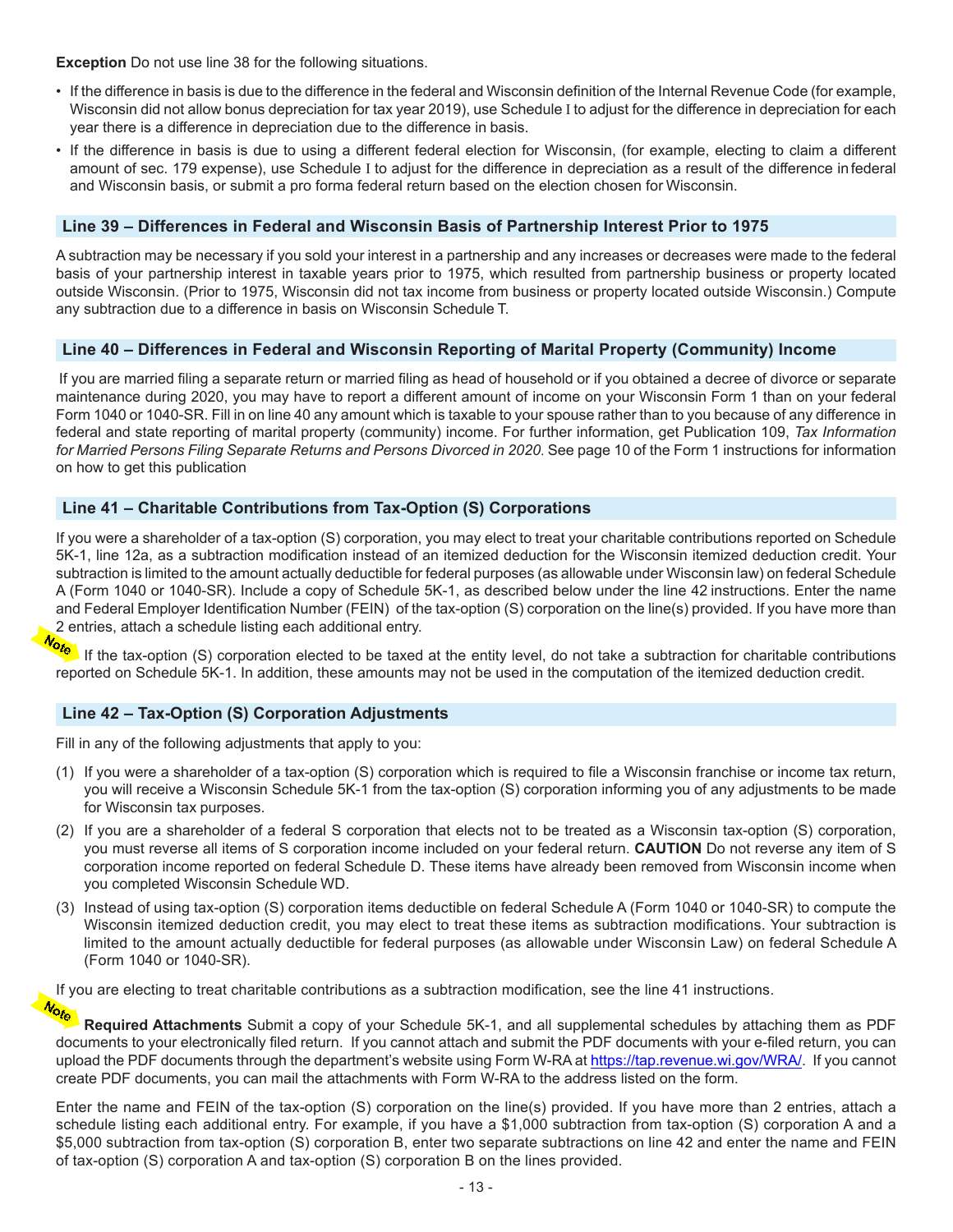See page 4 of the instructions for Schedule AD, line 28, for making adjustments for additions.

For more information, get Publication 102, *Wisconsin Tax Treatment of Tax-Option (S) Corporations and Their Shareholders*. See page 10 of the Form 1 instructions for information on how to get this publication.

If an adjustment listed on Schedule 5K-1 is due to a difference between federal and Wisconsin law, such as bonus depreciation, this amount should be adjusted on Wisconsin Schedule I.

#### **Line 43 – Tax-Option (S) Corporation Entity Level Tax Election Adjustments**

If you were a shareholder of a tax-option (S) corporation that elected to be taxed at the entity level, you must compute your subtraction modification due to the entity-level tax election as follows. **Note:** If the tax-option (S) corporation made the election, the box will be checked on Schedule 5K-1, Part B, box 3.

- 1. Complete Schedule I to modify your federal adjusted gross income, using the Internal Revenue Code (IRC) in effect under Wisconsin law, as if the election was not made.
- 2. Complete Schedule AD (line 28) to make any addition modifications as if the election was not made.
- 3. Complete Schedule SB (line 42) to make any subtraction modifications as if the election was not made.
- 4. For each tax-option (S) corporation, net all tax-option (S) corporation items included in your Wisconsin income (including the adjustments made on Schedules I, AD, and SB above) and remove the tax-option (S) corporation items by entering the net amount as either an addition to income on Schedule AD, line 29, or a subtraction from income on Schedule SB, line 43. You must enter the FEIN for each tax-option (S) corporation for which you are removing items from your Wisconsin income. See example below.

**Caution:** Do not reverse any item of tax-option (S) corporation gain or loss reported on federal Schedule D. These items have already been removed from Wisconsin income when you completed Wisconsin Schedule WD. See the [Schedule WD instructions](https://www.revenue.wi.gov/TaxForms2020/2020-ScheduleWD-inst.pdf) for more information.

**Required Attachments** Submit a copy of your Schedule 5K-1, and all supplemental schedules by attaching them as PDF documents to your electronically filed return. If you cannot attach and submit the PDF documents with your e-filed return, you can upload the PDF documents through the department's website using Form W-RA at<https://tap.revenue.wi.gov/WRA/>. If you cannot create PDF documents, you can mail the attachments with Form W-RA to the address listed on the form.

For more information, get Publication 102, *Wisconsin Tax Treatment of Tax-Option (S) Corporations and Their Shareholders*. See page 10 of the Form 1 instructions for information on how to get this publication.

**Example:** Shareholder A was a Wisconsin resident for the entire year in 2020 and owns 50 percent of Tax-option (S) Corporation. Shareholder A's only sources of income for 2020 are \$15,000 of wages and \$100,000 of federal net ordinary business income from the tax-option (S) corporation. Tax-option (S) corporation makes an election under sec. 71.365(4m)(a), Wis. Stats., to pay tax at the entity level for 2020.

Tax-option (S) Corporation's \$100,000 of federal net ordinary business income for 2020 has the following Wisconsin differences:

- \$10,000 of additional Wisconsin depreciation expense because of a different depreciable basis of an asset determined under the IRC in effect for Wisconsin purposes
- \$5,000 of Wisconsin tax paid by the tax-option (S) corporation with its 2019 Form 5S deducted on the 2020 federal Form 1120-S

Shareholder A must file the following forms:

- Schedule I to reduce federal adjusted gross income by \$10,000 of additional depreciation
- [Schedule AD](https://www.revenue.wi.gov/TaxForms2020/2020-ScheduleADf.pdf), line 28, to report the addition modification of \$5,000 relating to the tax paid to Wisconsin with the 2019 Form 5S and deducted on the 2020 federal Form 1120-S
- [Schedule SB](https://www.revenue.wi.gov/TaxForms2020/2020-ScheduleSBf.pdf), line 43, to report a \$95,000 subtraction modification for Wisconsin income taxed at the entity level of the tax-option (S) corporation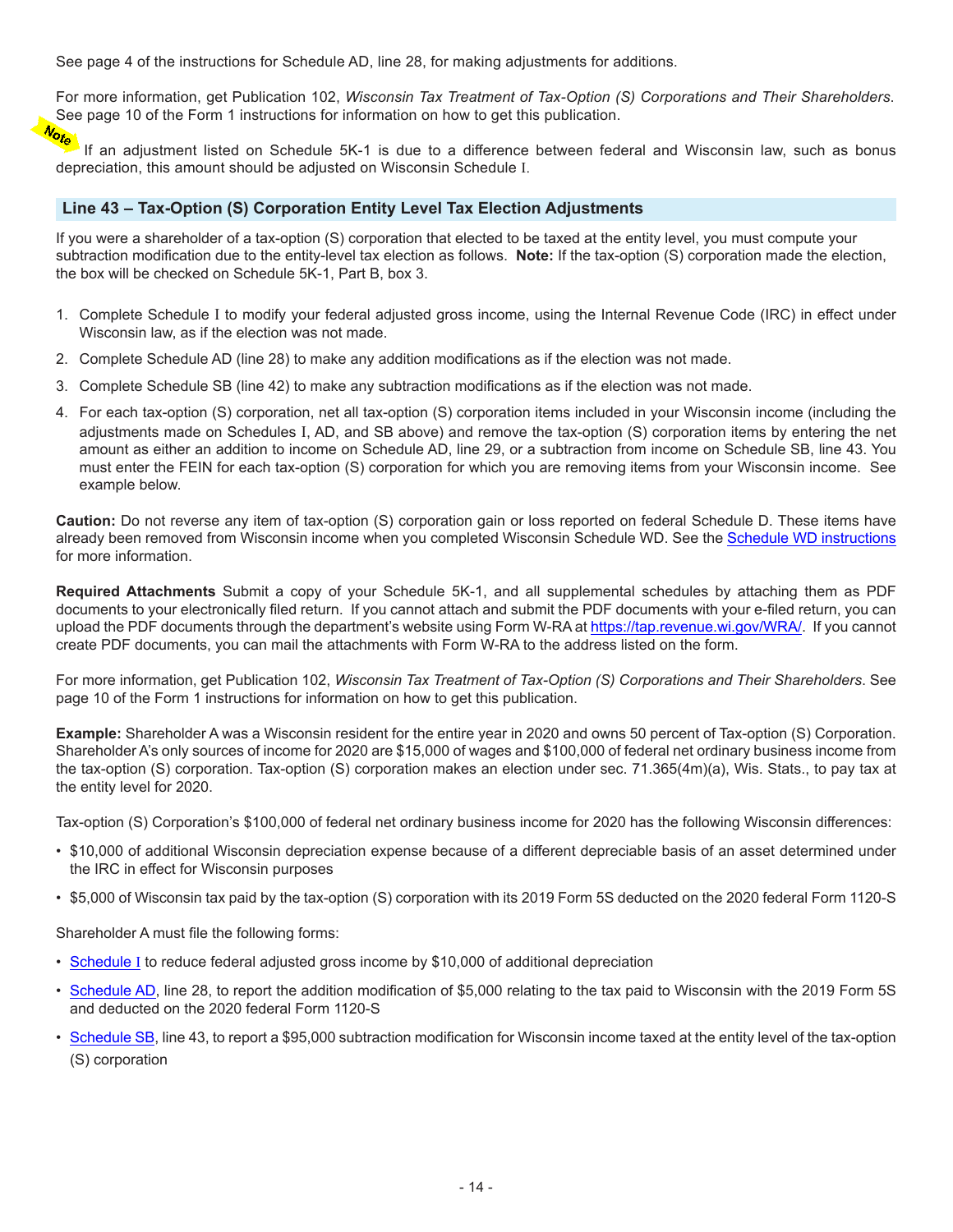#### **Computation of the \$95,000 subtraction for Wisconsin income reported by the tax-option (S) corporation**

| <b>Description</b>                                                                                                     | <b>Amount</b> |
|------------------------------------------------------------------------------------------------------------------------|---------------|
| Federal net ordinary business income from the tax-option (S) corporation                                               | \$100,000     |
| Schedule I depreciation difference                                                                                     | (\$10,000)    |
| Schedule AD (line 28) - addition modification relating to tax paid to Wisconsin and deducted on federal<br>Form 1120-S | \$5,000       |
| Schedule SB (line 43) - subtraction modification for Wisconsin income reported by the tax-option (S)<br>corporation    | \$95,000      |

#### **Line 44 – Partnership, Limited Liability, Trust, or Estate Adjustments**

If you were a member of a partnership or limited liability company (LLC) treated as a partnership, or you received income from an estate or trust, you will receive a statement from the partnership, LLC, trust, or estate notifying you of any additions or subtractions which you should make on your return. Fill in the amount of any such subtractions on line 44. See page 5 of the instructions for Schedule AD, line 30, for making adjustments for additions.

**Required Attachments** Submit a copy of your Schedule 3K-1, and all supplemental schedules by attaching them as PDF documents to your electronically filed return. If you cannot attach and submit the PDF documents with your e-filed return, you can upload the PDF documents through the department's website using Form W-RA at<https://tap.revenue.wi.gov/WRA/>. If you cannot create PDF documents, you can mail the attachments with Form W-RA to the address listed on the form.

Enter the name and FEIN of the partnership of the line(s) provided. If you have more than 2 entries, attach a schedule listing each additional entry. For example, if you have a \$1,000 subtraction from partnership A and a \$5,000 subtraction from partnership B, enter two separate subtractions on line 44 and enter the name and FEIN of partnership A and partnership B on the lines provided.

Note

If an adjustment listed on Schedule 2K-1 or 3K-1 is due to a difference between federal and Wisconsin law, such as bonus depreciation, this amount should be adjusted on Wisconsin Schedule I.

#### **Line 45 – Partnership Entity Level Tax Election Adjustments**

If you were a partner or member of a partnership or LLC treated as a partnership that elected to be taxed at the entity level, you must compute your subtraction modification due to the entity-level tax election as follows. **Note:** If the partnership made the election, the box will be checked on Schedule 3K-1, Part C, box 3.

- 1. Complete Schedule I to modify your federal adjusted gross income, using the Internal Revenue Code (IRC) in effect under Wisconsin law, as if the election was not made.
- 2. Complete Schedule AD (line 30) to make any addition modifications as if the election was not made.
- 3. Complete Schedule SB (line 44) to make any subtraction modifications as if the election was not made.
- 4. For each partnership, net all partnership items included in your Wisconsin income (including the adjustments made on Schedules I, AD, and SB above) and remove the partnership items by entering the net amount as either an addition to income on Schedule AD, line 31, or a subtraction from income on Schedule SB, line 45. You must enter the FEIN for each partnership for which you are removing items from your Wisconsin income. See example below.

**Caution:** Do not reverse any item of partnership gain or loss reported on federal Schedule D. These items have already been removed from Wisconsin income when you completed Wisconsin Schedule WD. See the [Schedule WD instructions](https://www.revenue.wi.gov/TaxForms2020/2020-ScheduleWD-inst.pdf) for more information.

**Required Attachments** Submit a copy of your Schedule 3K-1, and all supplemental schedules by attaching them as PDF documents to your electronically filed return. If you cannot attach and submit the PDF documents with your e-filed return, you can upload the PDF documents through the department's website using Form W-RA at <https://tap.revenue.wi.gov/WRA/>. If you cannot create PDF documents, you can mail the attachments with Form W-RA to the address listed on the form.

**Example:** Partner A was a Wisconsin resident for the entire year in 2020 and owns 50 percent of Partnership. Partner A's only sources of income for 2020 are \$15,000 of wages and \$100,000 of federal net ordinary business income from the partnership. Partnership makes an election under sec. 71.21(6)(a), Wis. Stats., to pay tax at the entity level for 2020.